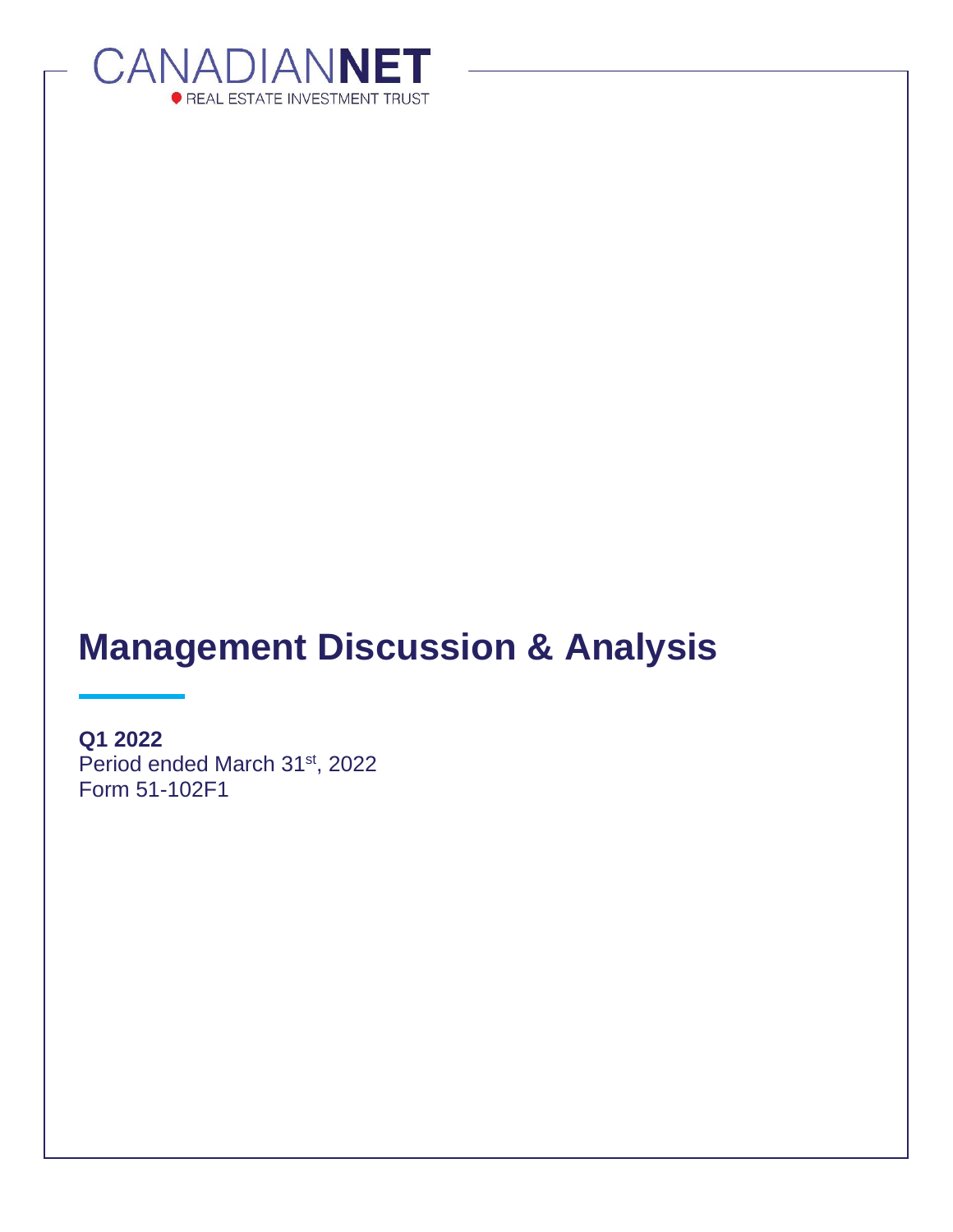### **MANAGEMENT'S DISCUSSION & ANALYSIS**

#### **SCOPE OF ANALYSIS**

This Management's Discussion and Analysis ("MD&A") of the financial condition and results of operations of Canadian Net Real Estate Investment Trust ("Canadian Net" or the "Trust") is intended to provide readers with an assessment of performance and summarize the results of operations and financial condition for the 3-month period ended March 31, 2022. It should be read in conjunction with the Consolidated Financial Statements for the period ended March 31, 2022 and the Consolidated Financial Statements and MD&A for the period ended March 31, 2021. The financial data contained in this MD&A has been prepared in accordance with International Financial Reporting Standards ("IFRS") and all amounts are in Canadian dollars. You can find all copies of Canadian Net's recent financial reports on Canadian Net's website cnetreit.com and on sedar.com.

Dated May 25, 2022, this MD&A reflects all significant information available as of that date and should be read in conjunction with the Consolidated Financial Statements for the period ended March 31, 2022 and accompanying notes included in this report.

The audit committee reviewed the contents of this MD&A and the Financial Statements and the Trust's Board of Trustees has approved them.

#### **CAUTION REGARDING FORWARD-LOOKING STATEMENTS**

Securities laws encourage companies to present forward-looking information to provide investors with a better understanding of the Trust's future prospects and help them make informed decisions. This MD&A contains forwardlooking statements about the Trust's objectives, strategies, financial position, results of operations, cash flows and operations, which are based on management's current expectations, estimates and assumptions about the markets in which it operates.

Statements based on management's current expectations contain known and unknown inherent risks and uncertainties. Forward-looking statements may include verbs such as "believe," "anticipate," "estimate," "expect," "intend" and "assess" or related expressions, used in the affirmative and negative forms. These statements represent the Trust's intentions, plans, expectations, or beliefs and are subject to risks, uncertainties and other factors, many of which are beyond the Trust's control. Actual results may vary from expectations. The reader is cautioned not to place undue reliance on any forward-looking statements.

The outbreak of COVID-19 has resulted in the federal and provincial governments enacting numerous measures such as the implementation of a travel ban, self-imposed quarantine periods and social distancing. These measures have caused material disruption to businesses and have resulted in an economic slowdown. These measures have also resulted in material disruptions to global equity and capital markets.

It is not possible to forecast with certainty the duration and full scope of the economic impact of COVID-19 and accordingly certain aspects of the Trust's operations could be affected, including rent collection, occupancy rates, demand for retail space, capitalization rates, and the resulting value of the Trust's properties. The full extent and duration of COVID-19 remain uncertain at this time.

Please note that the forward-looking statements contained in this MD&A describe our expectations as at May 25, 2022.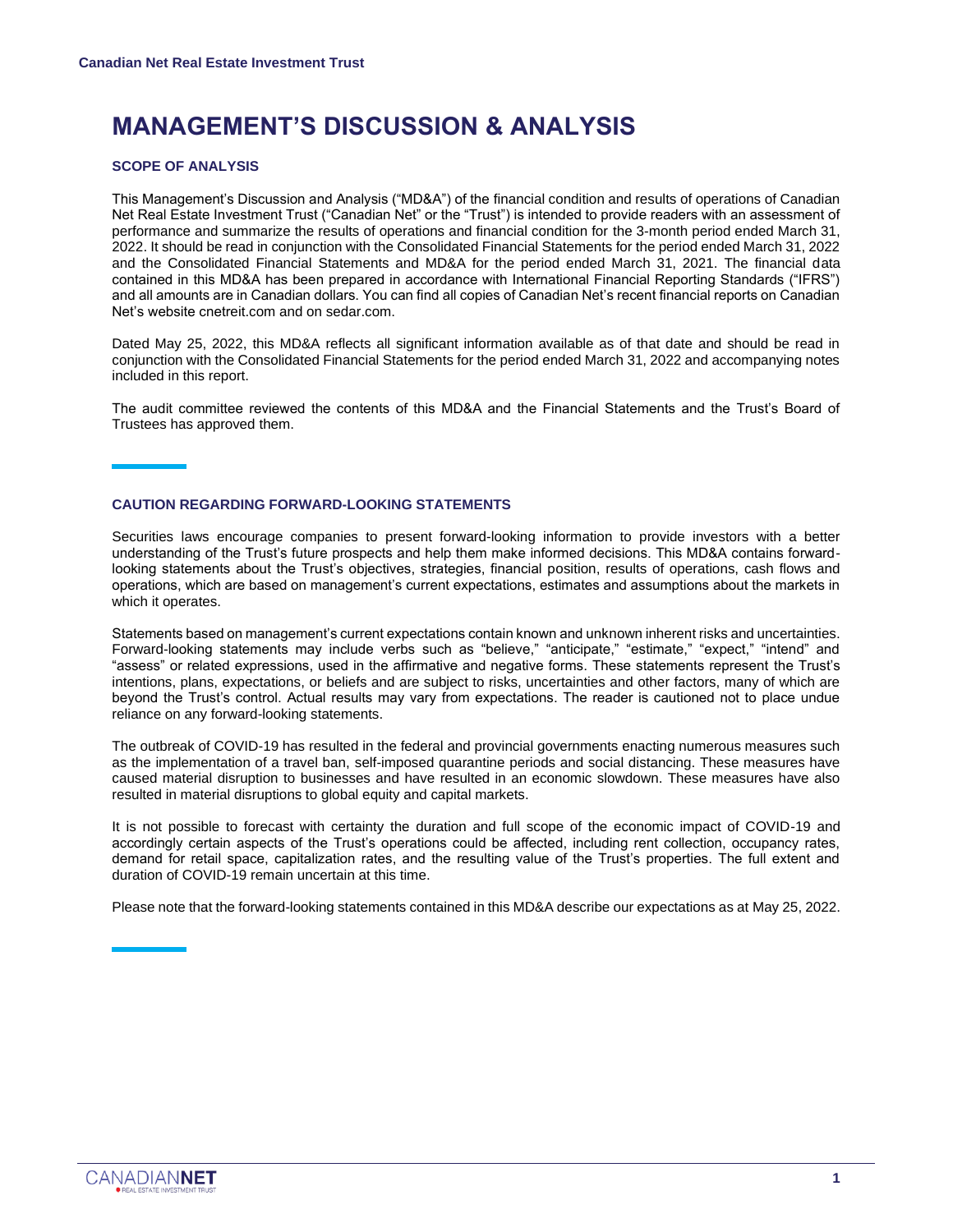#### **NON-IFRS FINANCIAL MEASURES**

This document contains various non-IFRS financial measures, which are used to explain the financial results of the Trust. The terms explained in this section do not have any standardized IFRS meaning and as such may not be comparable to other issuers.

**Funds From Operations (FFO)** is a non-IFRS financial measure that does not have any standardized IFRS meaning and as such may not be comparable to other issuers. FFO is an industry term and its calculation is prescribed in publications of the Real Property Association of Canada (REALpac). The REIT does not calculate FFO in accordance with the REALpac publications. FFO as calculated by Canadian Net is exclusive of unit-based compensation, accretion of lease payments and unrealized changes in the fair value of investment properties, financial instruments, deferred income taxes and gains or losses on property dispositions.

The Trust considers FFO a meaningful additional measure as it adjusts for certain non-cash items that do not necessarily provide an appropriate picture of a Trust's recurring performance. It more reliably shows the impact on operations of trends in occupancy levels, rental rates, net property operating income and interest costs compared to profit determined in accordance with IFRS.

FFO is reconciled to net income and comprehensive income, which is the most directly comparable IFRS measure (refer to the *Funds From Operations* section).

**FFO per unit** is a non-IFRS financial measure that does not have any standardized IFRS meaning and as such may not be comparable to other issuers. Canadian Net calculates FFO per unit as FFO divided by the weighted average number of units outstanding. Management believes that FFO per unit is a useful measure of operating performance similar to FFO.

**Adjusted Funds From Operations (AFFO)** is a non-IFRS financial measure that does not have any standardized IFRS meaning and as such may not be comparable to other issuers. It is an industry term used to help evaluate dividend or distribution capacity. The Trust does not calculate AFFO in accordance with the REALpac publications. AFFO primarily adjusts FFO (as calculated by Canadian Net) for capital expenditures that preserve the existing rental stream and straight-line rent. Most of these expenditures would normally be considered investing activities in the statement of cash flows. Capital expenditures, which generate a new investment or revenue stream, such as the development of a new property or redevelopment of an existing property, would not be included in determining AFFO. FFO may also be adjusted for non-recurring costs that impact operating cash flow.

The Trust considers AFFO to be a useful measure of recurring economic earnings and relevant in understanding its ability to service its debt, fund capital expenditures and provide distributions to unitholders.

AFFO is reconciled to net income and comprehensive income, which is the most directly comparable IFRS measure (refer to the *Adjusted Funds From Operations* section).

**AFFO per unit** is a non-IFRS financial measure that does not have any standardized IFRS meaning and as such may not be comparable to other issuers. Canadian Net calculates AFFO per unit as AFFO divided by the weighted average number of units outstanding. The Trust believes that AFFO per unit is a useful measure of operating performance similar to AFFO.

**Net Operating Income (NOI)** is a non-IFRS financial measure that does not have any standardized IFRS meaning and as such may not be comparable to other issuers. NOI is an industry term in widespread use and is defined as total revenues less total operating expenses as shown in the consolidated statements of income and comprehensive income (property revenues less total property operating costs such as property taxes, utilities and insurance). The Trust includes NOI as a non-IFRS measure in its consolidated statement of income and comprehensive income.

The Trust considers NOI a meaningful additional measure of operating performance of property assets, prior to financing considerations.

NOI is reconciled to Rental income from investment properties, which is the most directly comparable IFRS measure (refer to the *Results of Operations* section).

**Earnings Before Interest, Taxes, Depreciation, and Amortization (EBITDA)** is a non-IFRS financial measure that does not have any standardized IFRS meaning and as such may not be comparable to other issuers. EBITDA is defined as profit before net interest expense, accretion of lease payments, income tax expense and other financial charges because these items are non-operating in nature.

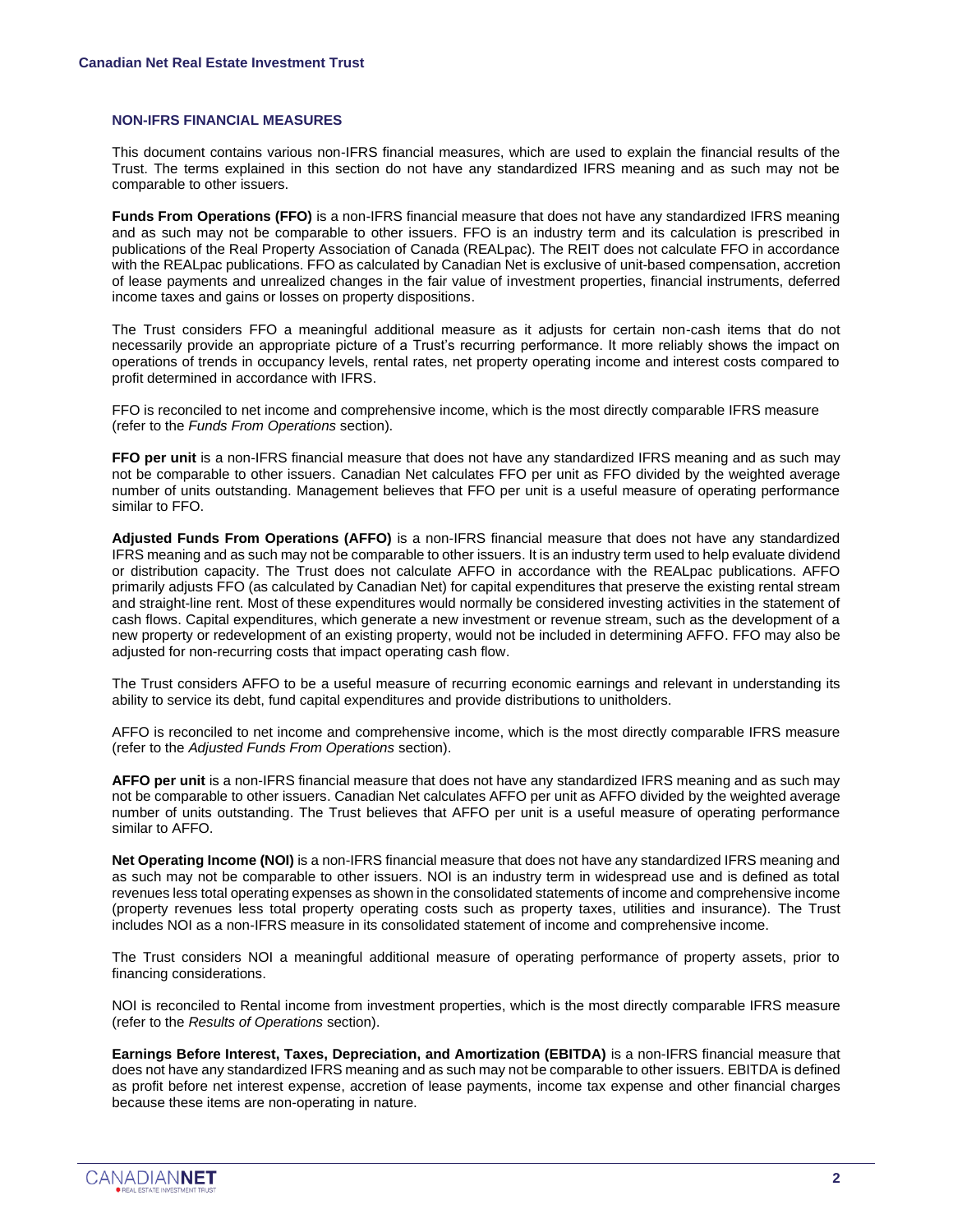EBITDA is used in calculations that measure the Trust's ability to service debt.

EBITDA is reconciled to net income and comprehensive income, which is the most directly comparable IFRS measure (refer to the *Earnings Before Interest, Taxes, Depreciation And Amortization* section).

**Adjusted EBITDA** is a non-IFRS financial measure that does not have any standardized IFRS meaning and as such may not be comparable to other issuers. Adjusted EBITDA primarily adjusts EBITDA for change in fair value of investment properties, change in fair value of investment properties in joint ventures, change in fair value of convertible debentures, and change in fair value of warrants. The purpose is to allow the Trust to demonstrate how it services its debt by excluding the impacts of fair market gains and losses, which are volatile and have no impact on cash, and certain non-recurring items.

Adjusted EBITDA is used by the Trust to monitor its ability to satisfy and service its debt and to monitor requirements imposed by the Trust's lenders. Specifically, Adjusted EBITDA is used to monitor the Canadian Net's Interest Coverage Ratio based on adjusted EBITDA and Debt Service Coverage Ratio based on adjusted EBITDA.

Adjusted EBITDA is reconciled to net income and comprehensive income, which is the most directly comparable IFRS measure (refer to *Earnings Before Interest, Taxes, Depreciation And Amortization* section).

**Adjusted Investment Properties** is a non-IFRS financial measure that does not have any standardized IFRS meaning and as such may not be comparable to other issuers. Adjusted Investment Properties is defined as investment properties plus the Trust's proportionate share of developed properties and properties under development owned through joint ventures.

The Trust enters into joint arrangements via jointly controlled entities and/or through co-ownerships and accounts for its interest using the equity method of accounting. Accordingly, the Trust's share of investment properties held through these joint ventures are presented under investment in joint ventures on the balance sheet and not as part of invesment properties. As such, the Trust believes that Adjusted Investment Properties is a useful measure as it provides a more accurate picture of the entire value of the Trust's portfolio.

Adjusted Investment Properties is reconciled to Investment Properties, which is the most directly comparable IFRS measure (refer to *Adjusted Investment Properties* section).

**Distributable Income** is a non-IFRS financial measure that does not have any standardized IFRS meaning and as such may not be comparable to other issuers. Distributable income is defined as FFO adjusted for accrection of lease payments, straight line rent, distributions from joint ventures, periodic mortgage principal repayments and repayment of long-term debt. The Trust adjusts for these items because it provides a better picture of its distribution capacity and adjusts for other items that affect cash.

The Trust believes distributable income is useful to investors because it is an important measure of the Trust's distribution capacity.

Distributable income is reconciled to FFO and Cash flow from operating activities, which is the most directly comparable IFRS measure (refer to Distributable Income and Distributions section).

**Distribution as % of FFO** is a non-IFRS financial measure that does not have any standardized IFRS meaning and as such may not be comparable to other issuers. It is calculated by dividing the per unit distribution of the period by the FFO per unit of the period.

It is a ratio which measures the sustainability of the Trust's distribution payout. Management believes this IFRS ratio is useful to investors since it provides transparency on performance and the overall management of the existing portfolio.

The Trust considers this non-IFRS ratio to be an important measure of the Trust's distribution capacity.

**Distribution as % of AFFO** is a non-IFRS financial measure that does not have any standardized IFRS meaning and as such may not be comparable to other issuers. It is calculated by dividing the per unit distribition of the period by the AFFO per unit of the period.

It is a ratio which measures the sustainability of the Trust's distribution payout. Management believes this IFRS ratio is useful to investors since it provides transparency on performance and the overall management of the existing portfolio.

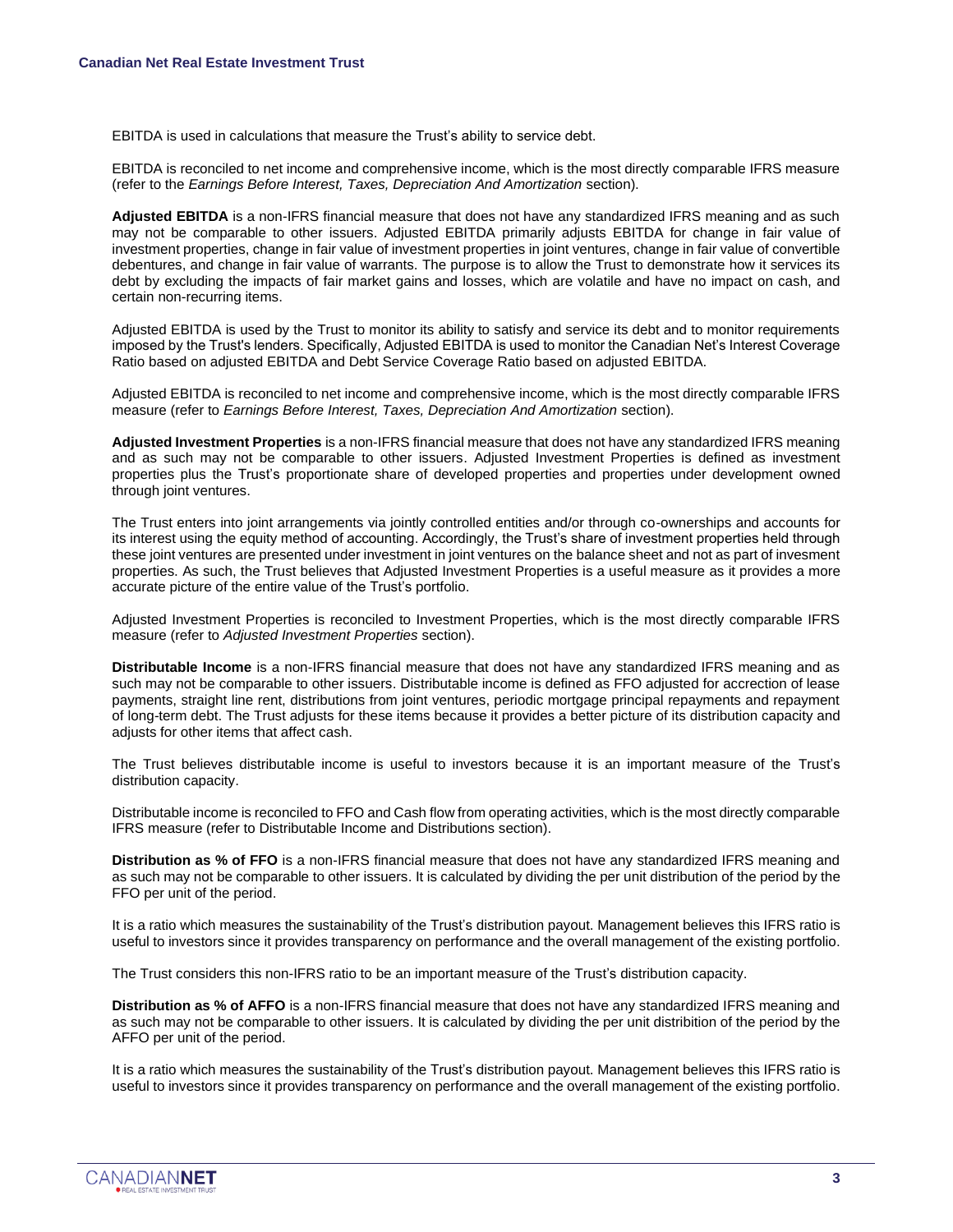The Trust considers this non-IFRS ratio to be an important measure of the Trust's distribution capacity.

**The Debt Service Coverage Ratio based on Adjusted EBITDA** is a non-IFRS financial measure that does not have any standardized IFRS meaning and as such may not be comparable to other issuers. It is determined by the Trust as Adjusted EBITDA divided by the debt service requirements for the period, whereby the debt service requirements reflect principal repayments and interest expenses during the period. Payments related to prepayment penalties or payments upon discharge of a mortgage are excluded from the calculation.

The Debt Service Coverage Ratio is a useful measure and is used by the Trust's management to monitor the Trust's ability to meet annual interest and principal payments.

**The Interest Coverage Ratio based on Adjusted EBITDA** is a non-IFRS financial measure that does not have any standardized IFRS meaning and as such may not be comparable to other issuers. The Trust calculates its Interest Coverage Ratio by dividing Adjusted EBITDA by the Trust's interest obligations for the period.

It is used by management in determining the Trust's ability to service the interest requirements of its outstanding debt.

**The Debt to Total Assets Ratio** is a non-IFRS financial measure that does not have any standardized IFRS meaning and as such may not be comparable to other issuers. It is determined by the Trust as the sum of mortgages, long-term debt, current portion of mortgages and long term debt, balance owing on credit facilities and convertible debentures divided by the total assets of the Trust.

Management uses this ratio to evaluate the leverage of the Trust and the strength of its equity position.

**The Debt to Total Assets Ratio – Excluding Convertible Debentures** is a non-IFRS financial measure that does not have any standardized IFRS meaning and as such may not be comparable to other issuers. It is determined by the Trust as the sum of mortgages, long-term debt, balance owing on credit facilities divided by the total assets of the Trust.

Management uses this ratio to evaluate the leverage of the Trust and the strength of its equity position assuming all convertible debentures were converted into units of the Trust.

FFO, FFO per unit, AFFO, AFFO per unit, NOI, EBITDA, Adjusted EBITDA, Adjusted Investment Properties, Distributable Income, Distributions as % of FFO, Distributions as % of AFFO, the Debt Service Coverage Ratio based on Adjusted EBITDA, the Interest Coverage Ratio based on Adjusted EBITDA, the Debt to Total Assets Ratio and the Debt to Total Asset Ratio – Excluding Covertible Debentures are not defined by IFRS, and therefore should not be considered as alternatives to profit or net income calculated in accordance with IFRS.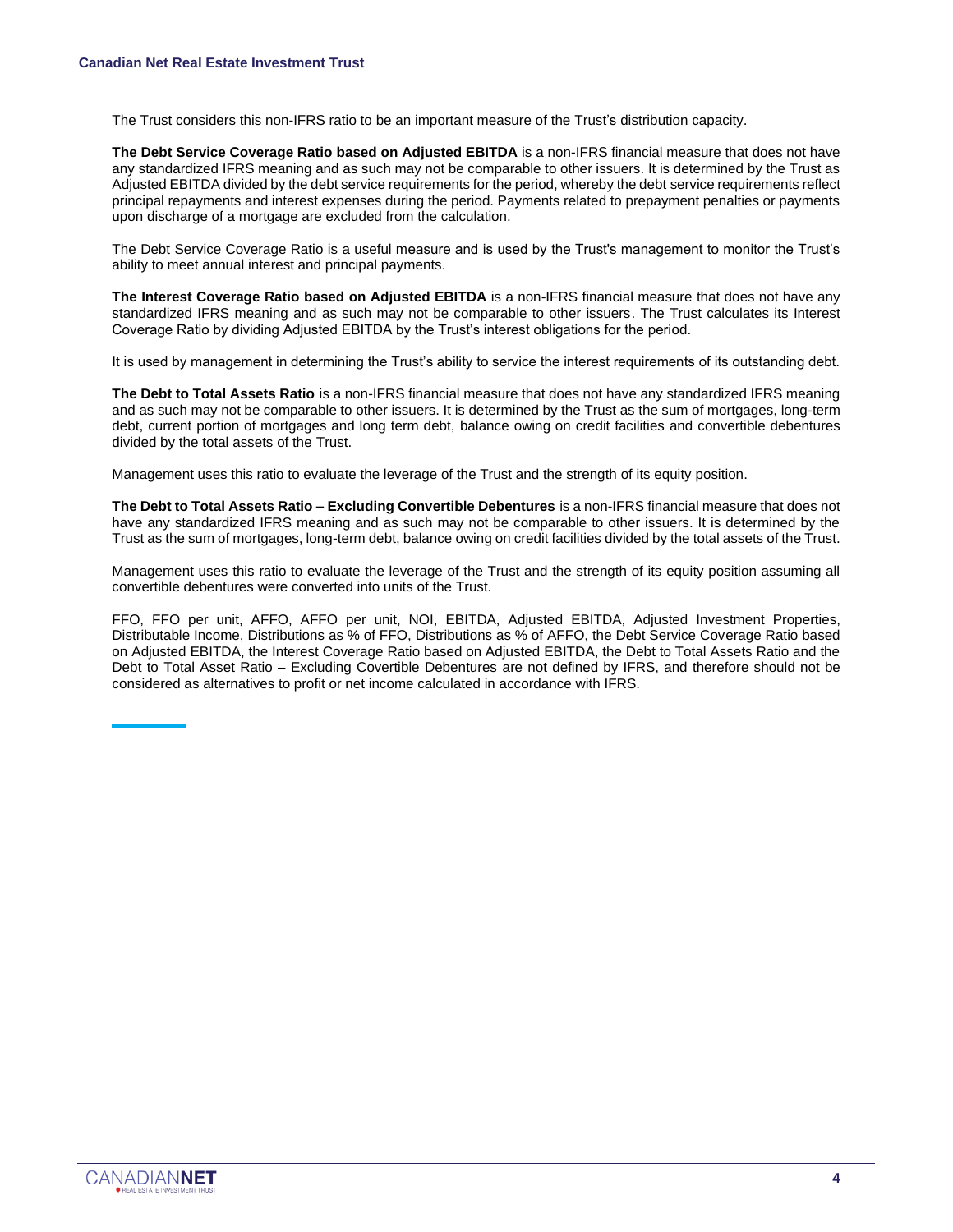### **SUMMARY OF SELECTED FINANCIAL INFORMATION**

|                                                     | 3 months    |             |                          |       |  |  |  |
|-----------------------------------------------------|-------------|-------------|--------------------------|-------|--|--|--|
| <b>Periods ended March 31</b>                       | 2022        | 2021        | Δ                        | %     |  |  |  |
| <b>Financial info</b>                               |             |             |                          |       |  |  |  |
| Property rental income                              | 5,431,695   | 4,453,791   | 977.904                  | 22%   |  |  |  |
| Net income and                                      |             |             |                          |       |  |  |  |
| comprehensive income                                | 1,480,986   | 223,673     | 1,257,313                | 562%  |  |  |  |
| NOI <sup>(1)</sup>                                  | 4,207,759   | 3,279,414   | 928.345                  | 28%   |  |  |  |
| FFO <sup>(1)</sup>                                  | 3,070,278   | 2,433,267   | 637,011                  | 26%   |  |  |  |
| AFFO <sup>(1)</sup>                                 | 2,923,746   | 2,236,544   | 687,202                  | 31%   |  |  |  |
| EBITDA <sup>(1)</sup>                               | 2,798,145   | 1,228,711   | 1,569,434                | 128%  |  |  |  |
| Adjusted EBITDA (1)                                 | 3,994,706   | 3,132,047   | 862,659                  | 28%   |  |  |  |
| Investment properties                               | 267,390,147 | 187,591,316 | 79,798,831               | 43%   |  |  |  |
| Adjusted investment properties (1)                  | 314,071,396 | 225,561,827 | 88,509,569               | 39%   |  |  |  |
| <b>Total assets</b>                                 | 293,285,225 | 208,549,407 | 84,735,818               | 41%   |  |  |  |
| Mortgages                                           | 128,636,709 | 97,813,717  | 30,822,992               | 32%   |  |  |  |
| Long-term debt                                      | 60,000      | 75,000      | (15,000)                 | (20%) |  |  |  |
| Current portion of mortgages and long term-debt     | 14,396,253  | 8,970,774   | 5,425,479                | 60%   |  |  |  |
| <b>Credit facilities</b>                            | 6,115,000   | 1,050,000   | 5,065,000                | 482%  |  |  |  |
| Total convertible debentures                        | 8,332,811   | 8,128,852   | 203,959                  | 3%    |  |  |  |
| <b>Total equity</b>                                 | 131,130,975 | 89,408,345  | 41,722,630               | 47%   |  |  |  |
| Weighted average units o/s - basic                  | 20,320,019  | 17,420,614  | 2,899,405                | 17%   |  |  |  |
| Amounts on a per unit basis                         |             |             |                          |       |  |  |  |
| FFO <sup>(1)</sup>                                  | 0.151       | 0.140       | 0.011                    | 8%    |  |  |  |
| AFFO <sup>(1)</sup>                                 | 0.144       | 0.128       | 0.016                    | 12%   |  |  |  |
| <b>Distributions</b>                                | 0.085       | 0.075       | 0.010                    | 13%   |  |  |  |
| <b>Financial ratios</b>                             |             |             |                          |       |  |  |  |
| Weighted avg. interest rate                         | 3.50%       | 3.37%       | 0.13%                    |       |  |  |  |
| Debt to total assets $(1)$                          | 54%         | 56%         | (2%)                     |       |  |  |  |
| Debt to total assets - Excluding convertible        |             |             |                          |       |  |  |  |
| $deb$ entures $(1)$                                 | 51%         | 52%         | (1%)                     |       |  |  |  |
| Interest coverage ratio based on adjusted           |             |             |                          |       |  |  |  |
| EBITDA <sup>(1)</sup>                               | 2.9x        | 2.9x        |                          |       |  |  |  |
| Debt service coverage ratio based on adjusted       |             |             |                          |       |  |  |  |
| EBITDA <sup>(1)</sup>                               | 1.7x        | 1.7x        |                          |       |  |  |  |
| Distributions as a % of FFO per unit <sup>(1)</sup> | 56%         | 54%         | 2%                       |       |  |  |  |
| Distributions as a % of AFFO per unit(1)            | 59%         | 58%         | 1%                       |       |  |  |  |
| Leasing information                                 |             |             |                          |       |  |  |  |
| Occupancy                                           | 99%         | 99%         | $\overline{\phantom{a}}$ |       |  |  |  |
| Mix of tenancy based on NOI(1)                      |             |             |                          |       |  |  |  |
| National                                            | 90%         | 89%         | 1%                       |       |  |  |  |
| Regional                                            | 8%          | 9%          | (1%)                     |       |  |  |  |
| Local                                               | 2%          | 2%          |                          |       |  |  |  |
| Breakdown of NOI <sup>(1)</sup> per property type   |             |             |                          |       |  |  |  |
| Retail                                              | 59%         | 54%         | 5%                       |       |  |  |  |
| National service-station and c-store chains         | 24%         | 28%         | (4%)                     |       |  |  |  |
| <b>Quick Service Restaurants</b>                    | 15%         | 17%         | (2%)                     |       |  |  |  |
| Other                                               | 2%          | 1%          | 1%                       |       |  |  |  |
|                                                     | 100%        | 100%        |                          |       |  |  |  |
| Number of properties                                | 95          | 76          | 19                       |       |  |  |  |
| Other                                               |             |             |                          |       |  |  |  |
| Average term to maturity – mortgages (years)        | 5.8         | 6.1         | (0.3)                    |       |  |  |  |
| Average term to maturity – leases (years)           | 7.2         | 7.9         | (0.7)                    |       |  |  |  |
| <b>IFRS</b> capitalization rate                     | 6.02%       | 6.53%       | $(0.51\%)$               |       |  |  |  |

(1) This is a non-IFRS financial measure that does not have any standardized IFRS meaning and as such may not be comparable to other issuers. Refer to section "Non-IFRS financial measures".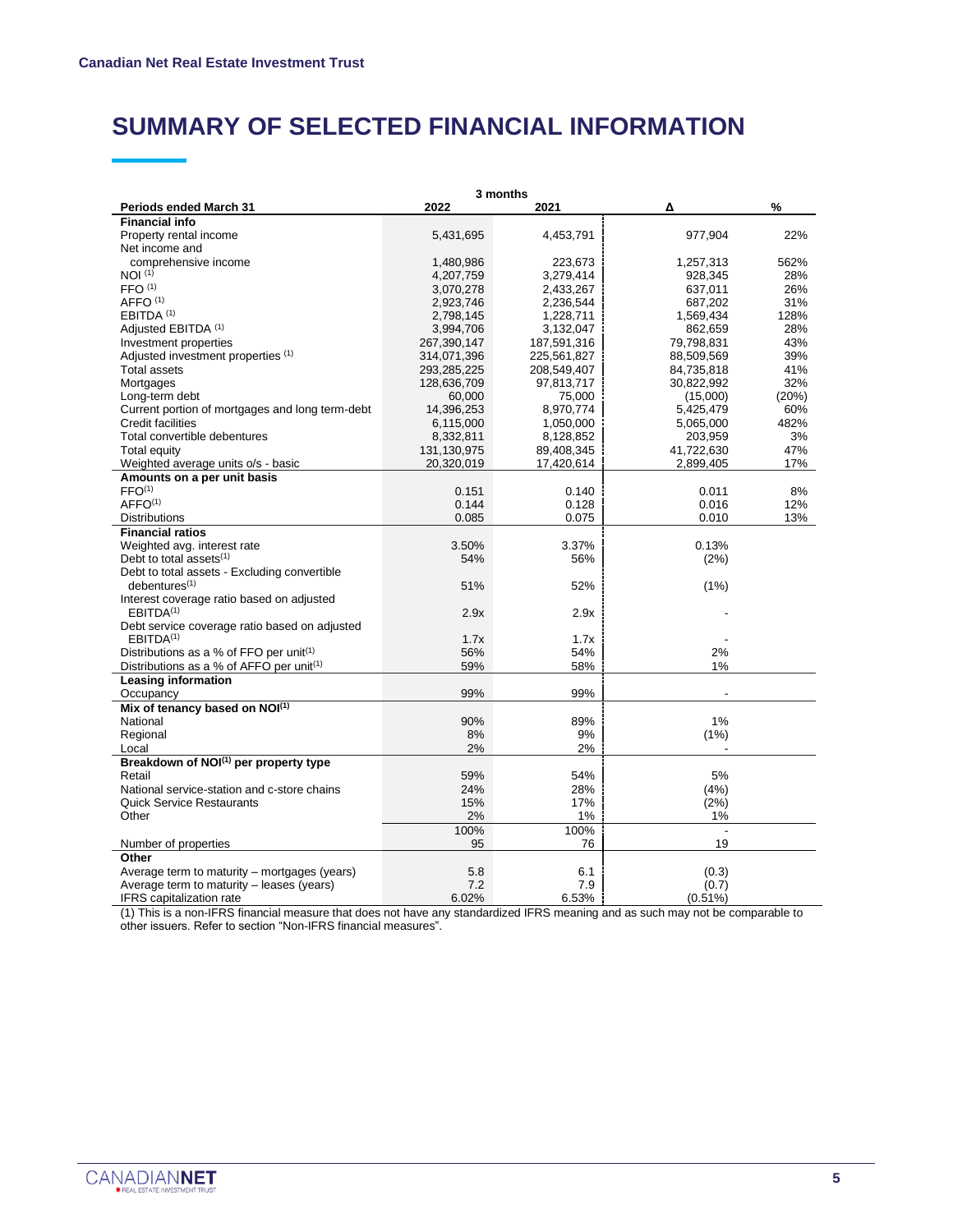



(1) This is a non-IFRS financial measure that does not have any standardized IFRS meaning and as such may not be comparable to other issuers. Refer to section "Non-IFRS financial measures".

## **TENANT OVERVIEW – PERIOD ENDED MARCH 31, 2022**



### **TOP 10 TENANTS (82%)** (1)

Notes:<br>(1)

Based on NOI; Includes the Trust's proportionate share of NOI from properties held through joint ventures. NOI is a non-IFRS financial measure that does not have any standardized IFRS meaning and as such may not be comparable to other issuers. Refer to section "Non-IFRS financial measures

- (2) Loblaws operates Pharmaprix pharmacies and the Provigo, Maxi, Independent's and Atlantic Superstore grocery banners
- (3) Sobeys operates IGA grocery stores, Shell service-stations and Sobeys Fast Fuel service-stations
- (4) Metro operates grocery stores under the Metro, Super C and Food Basics banners and pharmacies under the Brunet banner<br>(5) Suncor operates Petro-Canada service-stations
- (5) Suncor operates Petro-Canada service-stations
- Groupe BSG is a large regional service-station operator operating under various banners
- (7) Parkland Corporation operates service-stations under the Ultramar and Esso Banners

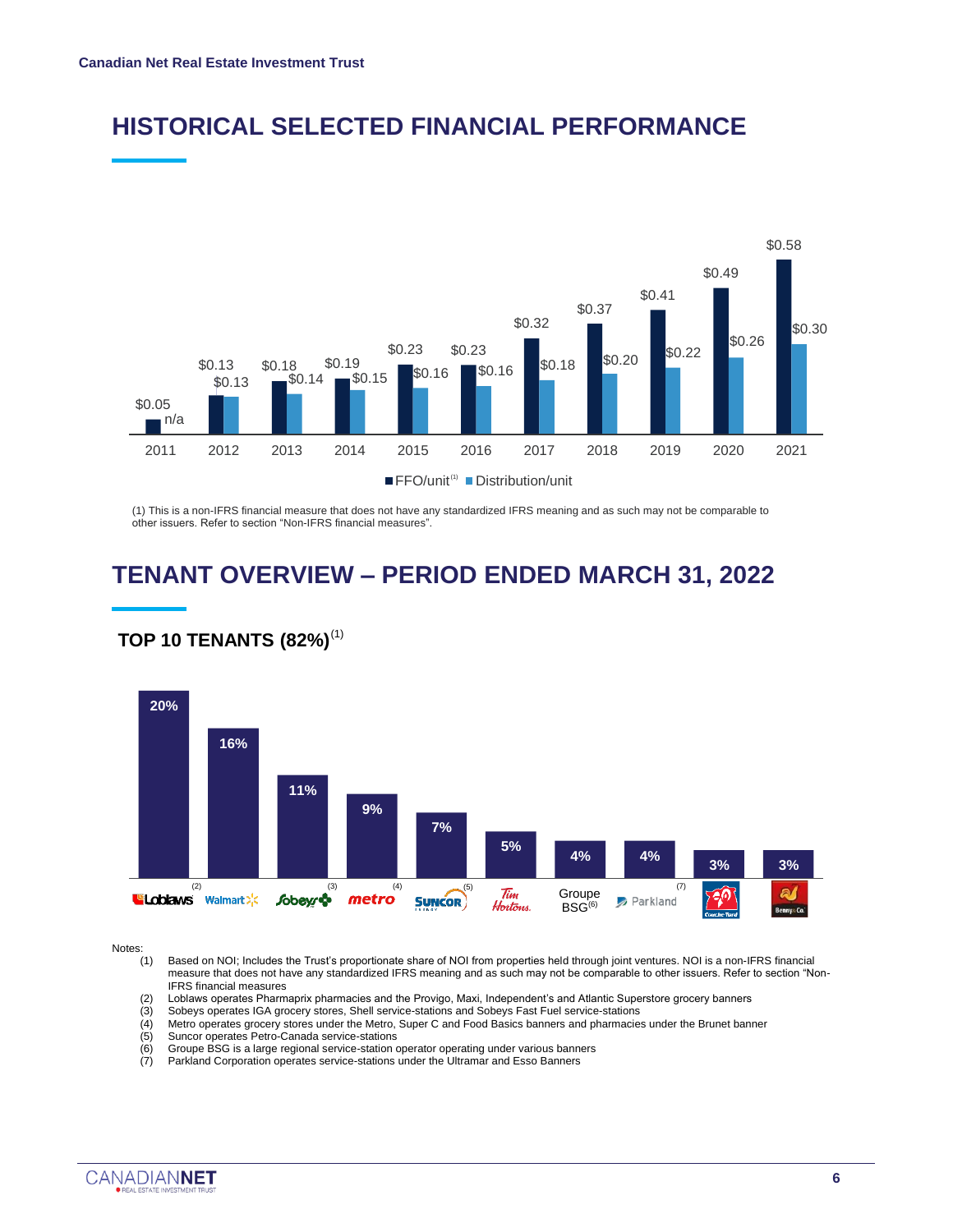## **BREAKDOWN OF PROPERTIES & OPERATING SECTORS**

|              |                               |                           |                   |           |       | Area (sf)       |        |                      |
|--------------|-------------------------------|---------------------------|-------------------|-----------|-------|-----------------|--------|----------------------|
|              | <b>Address</b>                | <b>City/Province</b>      | Type              | Ownership | Land  | <b>Building</b> | CNET%  | <b>Status</b>        |
|              | 40-50 Brunet Street           | Mont St-Hilaire, Qc       | QSR, gas, c-store | 100%      | 69 K  | 5,452           | 5,452  | Income producing     |
| $\mathbf{2}$ | 230 St-Luc Blvd.              | St-Jean-sur-Richelieu, Qc | Gas, c-store      | 100%      | 65 K  | 8,359           | 8,359  | Income producing     |
| 3            | 196 Hôtel-de-Ville Blvd.      | Rivière-du-Loup, Qc       | Gas, c-store      | 100%      | 14 K  | 2,400           | 2,400  | Income producing     |
| 4            | 1349-1351 Road 117            | Val-David, Qc             | QSR, gas, c-store | 100%      | 36 K  | 4,748           | 4,748  | Income producing     |
| 5            | 275 Barkoff Street            | Trois-Rivières, Qc        | Gas, c-store      | 65%       | 60 K  | 2,400           | 1,560  | Income producing     |
| 6            | 530 Barkoff Street            | Trois-Rivières, Qc        | Gas, c-store      | 50%       | 30 K  | 2,641           | 1,321  | Income producing     |
| 7            | 340-344 Montée du Comté       | Les Coteaux, Qc           | QSR, gas, c-store | 100%      | 67 K  | 8,071           | 8,071  | Income producing     |
| 8            | 1440-50 St-Laurent East Blvd. | Louiseville, Qc           | QSR, gas, c-store | 50%       | 115 K | 6,132           | 3,066  | Income producing     |
| 9            | 1460 St-Laurent East Blvd.    | Louiseville, Qc           | QSR               | 50%       | 37 K  | 4,841           | 2,421  | Income producing     |
| 10           | 490-494 De L'Atrium Blvd.     | Québec City, Qc           | Gas, c-store      | 100%      | 34 K  | 6,574           | 6,574  | Income producing     |
| 11           | 7335 Guillaume Couture Blvd.  | Lévis, Qc                 | QSR               | 100%      | 30 K  | 2,860           | 2,860  | Income producing     |
| 12           | 1319 Brookdale Avenue         | Cornwall, On              | QSR               | 100%      | 33 K  | 3,127           | 3,127  | Income producing     |
| 13           | 4200 Bernard-Pilon Street     | St-Mathieu de Beloeil, Qc | Gas, c-store      | 100%      | 20 K  | 1,200           | 1,200  | Income producing     |
| 14           | 1901 Raymond Blais Street     | Sainte-Julie, Qc          | Gas, c-store      | 100%      | 27 K  | 1,392           | 1,392  | Income producing     |
| 15           | 2000 Leonard de Vinci Street  | Sainte-Julie, Qc          | QSR               | 100%      | 39 K  | 4,575           | 4,575  | Income producing     |
| 16           | 2050 Leonard de Vinci Street  | Sainte-Julie, Qc          | Gas               | 100%      | 86 K  | 1,255           | 1,255  | Income producing     |
| 17           | 2051 Nobel Street             | Sainte-Julie, Qc          | QSR               | 100%      | 50 K  | 5,975           | 5,975  | Income producing     |
| 18           | 16920-16930 St-Louis Ave.     | St-Hyacinthe, Qc          | QSR, gas, c-store | 100%      | 70 K  | 6,290           | 6,290  | Income producing     |
| 19           | 3726 Des Forges Blvd.         | Trois-Rivières, Qc        | QSR               | 100%      | 19 K  | 3,360           | 3,360  | Income producing     |
| 20           | 2871-2885 Des Prairies Street | Trois-Rivières, Qc        | QSR, gas, c-store | 100%      | 60 K  | 6,662           | 6,662  | Income producing     |
| 21           | 2350 Chemin des Patriotes     | Richelieu, Qc             | QSR, gas, c-store | 100%      | 48 K  | 4,851           | 4,851  | Income producing     |
| 22           | 4932 Des Sources Blvd.        | Pierrefonds, Qc           | QSR               | 100%      | 23 K  | 2,716           | 2,716  | Income producing     |
| 23           | 314 De Montigny Street        | St-Jérôme, Qc             | QSR               | 100%      | 24 K  | 2,832           | 2,832  | Income producing     |
| 24           | 288 Valmont Street            | Repentigny, Qc            | Gas, c-store      | 100%      | 22 K  | 2,400           | 2,400  | Income producing     |
| 25           | 2439 Ste Sophie Blvd.         | Sainte-Sophie, Qc         | Gas, c-store      | 95%       | 58 K  | 4,856           | 4,613  | Income producing     |
| 26           | 2429 Sainte-Sophie Blvd.      | Sainte-Sophie, Qc         | QSR               | 95%       | 45 K  | 3,710           | 3,525  | Income producing     |
| 27           | 610 Saint-Joseph Blvd.        | Gatineau, Qc              | Other             | 100%      | 13 K  | 3,372           | 3,372  | Income producing     |
| 28           | 513 Des Laurentides Blvd.     | Laval, Qc                 | Other             | 100%      | 12 K  | 3,019           | 3,019  | Income producing     |
| 29           | 123 St-Laurent East Blvd      | St-Eustache, Qc           | Gas, c-store      | 100%      | 22 K  | 3,846           | 3,846  | Income producing     |
| 30           | 4 North Street                | Waterloo, Qc              | Gas, c-store      | 100%      | 14 K  | 2,845           | 2,845  | Income producing     |
| 31           | 3355 de la Pérade Street      | Quebec City, Qc           | Retail            | 100%      | 142 K | 28,894          | 28,894 | Income producing     |
| 32           | 2555 Montmorency Blvd         | Quebec City, Qc           | Retail            | 100%      | 110 K | 25,480          | 25,480 | Income producing     |
| 33           | 3592 Laval Street             | Lac Mégantic, Qc          | Gas, c-store      | 100%      | 20 K  | 1,777           | 1,777  | Income producing     |
| 34           | 536 Algonquin Blvd.           | Timmins, On               | QSR               | 100%      | 102 K | 2,690           | 2,690  | Income producing     |
| 35           | 1730 Jules Vernes Ave.        | Cap Rouge, Qc             | QSR               | 50%       | 38 K  | 4.100           | 2,050  | Income producing     |
| 36           | 235 Montée Paiement           | Gatineau, Qc              | Retail            | 100%      | 149 K | 25,706          | 25,706 | Income producing     |
| 37           | 510 Bethany Ave.              | Lachute, Qc               | QSR, gas, c-store | 50%       | 113 K | 11,910          | 5,955  | Income producing     |
| 38           | 1337 Iberville Blvd.          | Repentigny, Qc            | Retail            | 100%      | 57 K  | 17,050          | 17,050 | Income producing     |
| 39           | 222 St-Jean-Baptiste Blvd.    | Mercier, Qc               | QSR, gas, c-store | 82.5%     | 70 K  | 9,488           | 7,828  | Income producing     |
| 40           | 230 St-Jean-Baptiste Boul.    | Mercier, Qc               | QSR               | 82.5%     | 33 K  | 4,165           | 3,436  | Income producing     |
| 41           | 101 Hébert Street             | Mont-Laurier, Qc          | Retail            | 100%      | 350 K | 37,530          | 37,530 | Income producing     |
| 42           | 290 Mgr. Langlois Blvd.       | Valleyfield, Qc           | QSR, gas, c-store | 50%       | 107 K | 10,114          | 5,057  | Income producing     |
| 43           | 510 Portland Street           | Dartmouth, NS             | QSR               | 100%      | 32 K  | 4,631           | 4,631  | Income producing     |
| 44           | 20 Frontenac Ouest Blvd.      | Thetford Mines, Qc        | QSR               | 100%      | 30 K  | 2,400           | 2,400  | Income producing     |
| 45           | 975 Wilkinson Ave.            | Dartmouth, NS             | QSR, gas, c-store | 50%       | 85 K  | 7,975           | 3,988  | Income producing<br> |
| 46           | 1501 Jacques Bedard Street    | Quebec City, Qc           | Retail            | 100%      | 152 K | 24,652          | 24,652 | Income producing     |
| 47           | 852 Laure Boulevard           | Sept Iles, Qc             | QSR               | 100%      | 28 K  | 3,239           | 3,239  | Income producing     |

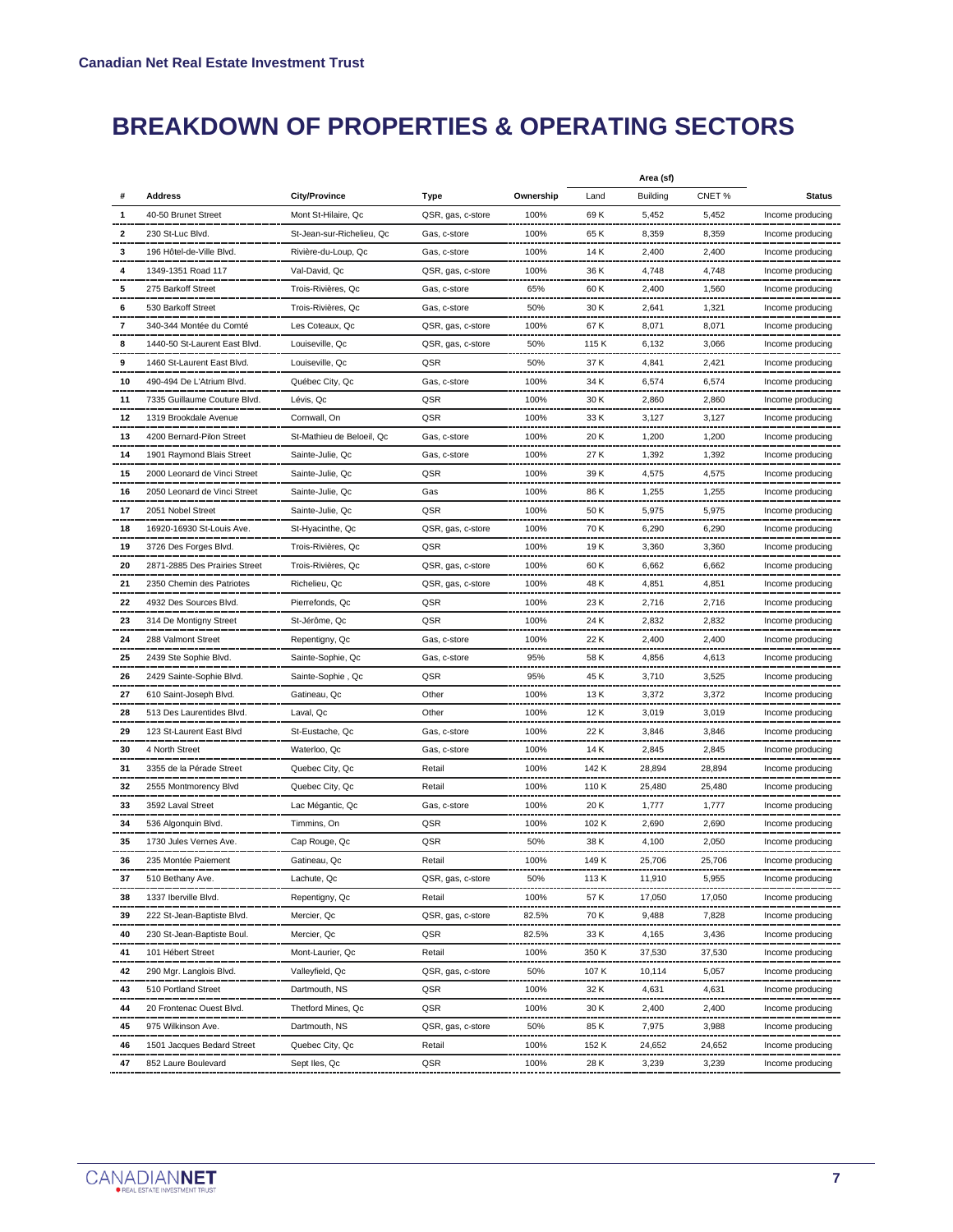|    |                               |                         |                   |           | Area (sf) |                 |         |                   |
|----|-------------------------------|-------------------------|-------------------|-----------|-----------|-----------------|---------|-------------------|
|    | <b>Address</b>                | <b>City/Province</b>    | Type              | Ownership | Land      | <b>Building</b> | CNET%   | <b>Status</b>     |
| 48 | 87-91 Starrs Road             | Yarmouth, NS            | Gas, c-store      | 100%      | 62 K      | 3,335           | 3,335   | Income producing  |
| 49 | 4675 Shawinigan Sud Blvd.     | Shawinigan, Qc          | QSR, gas, c-store | 50%       | 101 K     | 7,126           | 3,563   | Income producing  |
| 50 | 480 Bethany Ave.              | Lachute, Qc             | Retail            | 100%      | 492 K     | 75,681          | 75,681  | Income producing  |
| 51 | 484 Bethany Ave.              | Lachute, Qc             | QSR               | 100%      | 32 K      | 3,037           | 3,037   | Income producing  |
| 52 | 2077 Laurentides Blvd.        | Laval, Qc               | Retail            | 100%      | 31 K      | 9,462           | 9,462   | Income producing  |
| 53 | 111-117 Desjardins Bvld.      | Maniwaki, Qc            | Retail            | 100%      | 45 K      | 16,085          | 16,085  | Income producing  |
| 54 | 550 Laflèche Boulevard        | Baie Comeau, Qc         | Retail            | 100%      | 102 K     | 19,676          | 19,676  | Income producing  |
| 55 | 304 LaSalle Boulevard         | Baie Comeau, Qc         | QSR               | 100%      | 13 K      | 3,300           | 3,300   | Income producing  |
| 56 | 35 route 201                  | Coteau-du-Lac, Qc       | QSR, gas, c-store | 50%       | 31 K      | 4,500           | 2,250   | Income producing  |
| 57 | 835 Lucien Chenier            | Farnham, Qc             | QSR, gas, c-store | 100%      | 89 K      | 7,000           | 7,000   | Income producing  |
| 58 | 24 Miikana Way                | Kenora, On              | Retail            | 100%      | 534 K     | 80,881          | 80,881  | Income producing  |
| 59 | 1410 Principale Street        | St-Etienne-des-Grès, Qc | QSR, gas, c-store | 75%       | 26 K      | 4,122           | 3,092   | Income producing  |
| 60 | 2505 Saint-Louis Street       | Gatineau, Qc            | Retail            | 100%      | 88 K      | 25,389          | 25,389  | Income producing  |
| 61 | 124 Beech Hill Road           | Antigonish, NS          | QSR, gas, c-store | 50%       | 176 K     | 4,040           | 2,020   | Income producing  |
| 62 | 16670 Des Acadiens Blvd.      | Bécancour, Qc           | QSR, gas, c-store | 75%       | 14 K      | 3,600           | 2,700   | Income producing  |
| 63 | 1875 Sainte-Marguerite Street | Trois-Rivières, Qc      | Gas, c-store      | 75%       | 19 K      | 2,400           | 1,800   | Income producing  |
| 64 | 5100 Wilfrid Hamel Blvd.      | Quebec City, Qc         | Gas, c-store      | 50%       | 26 K      | 3,077           | 1,539   | Income producing  |
| 65 | 369 St-Charles Street West    | Longueuil, Qc           | Gas, c-store      | 50%       | 15 K      | 2,578           | 1,289   | Income producing  |
| 66 | 1305-1375 Sherbrooke Street   | Magog, Qc               | QSR, gas, c-store | 50%       | 38 K      | 8,900           | 4,450   | Income producing  |
| 67 | 250 Saint-Antoine Nord Street | Lavaltrie, Qc           | Retail            | 100%      | 87 K      | 22,794          | 22,794  | Income producing  |
| 68 | 524-534 Saint-Joseph Blvd.    | Drummondville, Qc       | QSR               | 50%       | 26 K      | 7,684           | 3,842   | Income producing  |
| 69 | 570 Saint-Joseph Blvd.        | Drummondville, Qc       | QSR               | 50%       | 52 K      | 3,855           | 1,928   | Income producing  |
| 70 | 491 Seigneuriale Street       | Quebec City, Qc         | Retail            | 100%      | 103 K     | 21,303          | 21,303  | Income producing  |
| 71 | 150 St-Alphonse Blvd.         | Roberval, Qc            | Retail            | 100%      | 207 K     | 43,378          | 43,378  | Income producing  |
| 72 | 15 McChesney Ave.             | Kirkland Lake, ON       | Retail            | 100%      | 200 K     | 45,157          | 45,157  | Income producing  |
| 73 | 394 Westville Road            | New Glasgow, NS         | Retail            | 100%      | 487 K     | 90,800          | 90,800  | Income producing  |
| 74 | 1225 Kings Street             | Sydney, NS              | Retail            | 100%      | 155 K     | 47,189          | 47,189  | Income producing  |
| 75 | 476-478 Ch. Knowlton          | Lac Brome, Qc           | QSR, gas, c-store | 100%      | 51 K      | 4,500           | 4,500   | Income producing  |
| 76 | 14 Sunset Road                | Pictou, NS              | QSR, gas, c-store | 50%       | 129 K     | 5,460           | 2,730   | Income producing  |
| 77 | Laurier Boulevard             | Terrebonne, Qc          | QSR               | 40%       | 35 K      | 3,885           | 1,554   | Under development |
| 78 | 7751-7811 Roi-Rene Blvd.      | Anjou, Qc               | QSR               | 40%       | 33 K      | 5,800           | 2,320   | Under development |
| 79 | 10 700 Ch. Cote-de-Liesse     | Lachine, Qc             | Gas               | 100%      | 37 K      | 395             | 395     | Income producing  |
| 80 | 860 rue d'Alma                | Saguenay, Qc            | QSR               | 40%       | 40 K      | 3,885           | 1,554   | Income producing  |
| 81 | 135 Barton Street East        | Hamilton, ON            | Retail            | 100%      | 153 K     | 37,509          | 37,509  | Income producing  |
| 82 | 95-103 Water Street North     | Cambridge, ON           | Retail            | 100%      | 122 K     | 38,500          | 38,500  | Income producing  |
| 83 | 107 Bridge Street             | Dunnville, ON           | Retail            | 100%      | 91 K      | 27,651          | 27,651  | Income producing  |
| 84 | 199 Simcoe Avenue             | Keswick, ON             | Retail            | 100%      | 106 K     | 27,838          | 27,838  | Income producing  |
| 85 | 1035 Wilfrid-Hamel Blvd.      | Quebec City, Qc         | Retail            | 100%      | 98 K      | 27,400          | 27,400  | Income producing  |
| 86 | 2 Saint-Martin Street         | Bromont, Qc             | QSR               | 100%      | 6 K       | 5,703           | 5,703   | Income producing  |
| 87 | Rue Serge Pepin               | Beloeil, Qc             | QSR               | 40%       | 25 K      | 3,885           | 1,554   | Under development |
| 88 | Montée des Pionniers          | Terrebonne, Qc          | QSR               | 40%       | 24 K      | 3,885           | 1,554   | Under development |
| 89 | 160 Chem. Du Lac Millette     | St-Sauveur, Qc          | Retail            | 40%       | 4 K       | 4,376           | 1,750   | Income producing  |
| 90 | 3718 Harvey Blvd.             | Saguenay, Qc            | QSR               | 40%       | 46 K      | 4,400           | 1,760   | Under development |
| 91 | 10 Cambridge Street           | Collingwood, ON         | Retail            | 100%      | 496 K     | 111,118         | 111,118 | Income producing  |
| 92 | 617 -639 Duvernay Street      | Verchères, Qc           | Retail            | 100%      | 105 K     | 29,904          | 29,904  | Income producing  |
| 93 | Albiny-Paquette Blvd.         | Mont-Laurier, Qc        | QSR               | 40%       | 68 K      | 3,885           | 1,554   | Under development |
| 94 | 2085 Mellon Blvd.             | Saquenay, Qc            | Retail            | 100%      | 159 K     | 38,064          | 38,064  | Income producing  |
| 95 | 2095 Mellon Blvd.             | Saguenay, Qc            | Other             | 100%      | 33 K      | 4,000           | 4,000   | Income producing  |

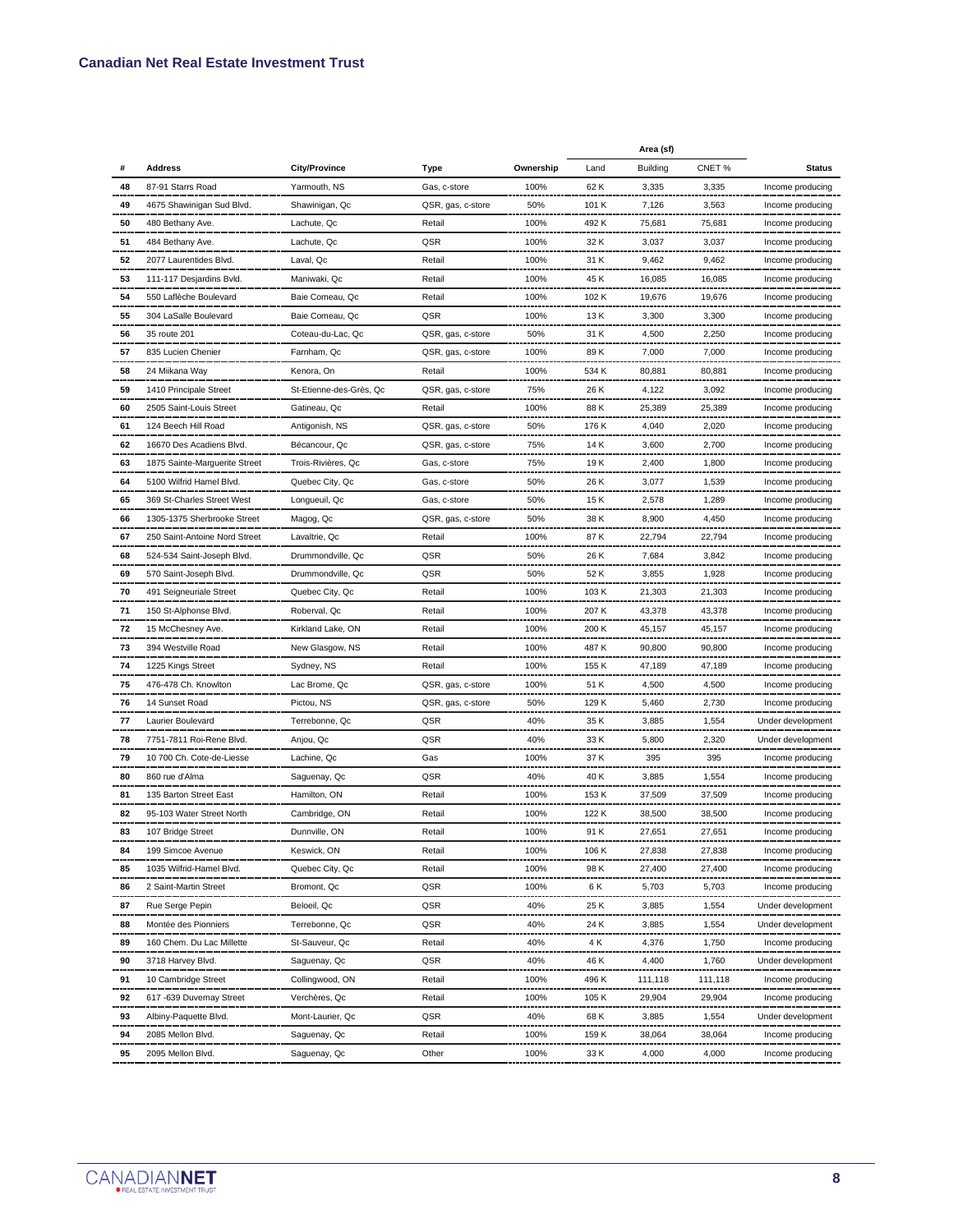#### **Canadian Net Real Estate Investment Trust**

|    |                                      |                      |              |           |         | Area (sf) |           |                  |
|----|--------------------------------------|----------------------|--------------|-----------|---------|-----------|-----------|------------------|
| #  | <b>Address</b>                       | <b>City/Province</b> | Type         | Ownership | Land    | Building  | CNET %    | <b>Status</b>    |
| 96 | 46 Robie St.*                        | Truro, NS            | Retail       | 100%      | 163 K   | 20,500    | 20,500    | Income producing |
| 97 | 45 Albert Ferland St.*               | Chénéville, Qc       | Retail       | 100%      | 213 K   | 29.698    | 29.698    | Income producing |
| 98 | 110 Principale St.*                  | St-André-Avellin, Qc | Retail       | 100%      | 157 K   | 35.991    | 35.991    | Income producing |
| 99 | 1535 St-Antoine Blvd.*               | St-Jérôme, Qc        | Gas, c-store | 100%      | 35 K    | 3.500     | 3.500     | Income producing |
|    | <b>QSR: Quick Service Restaurant</b> |                      |              |           | 8.538 K | 1.392.659 | 1.318.604 |                  |

**\*Acquired after March 31, 2022**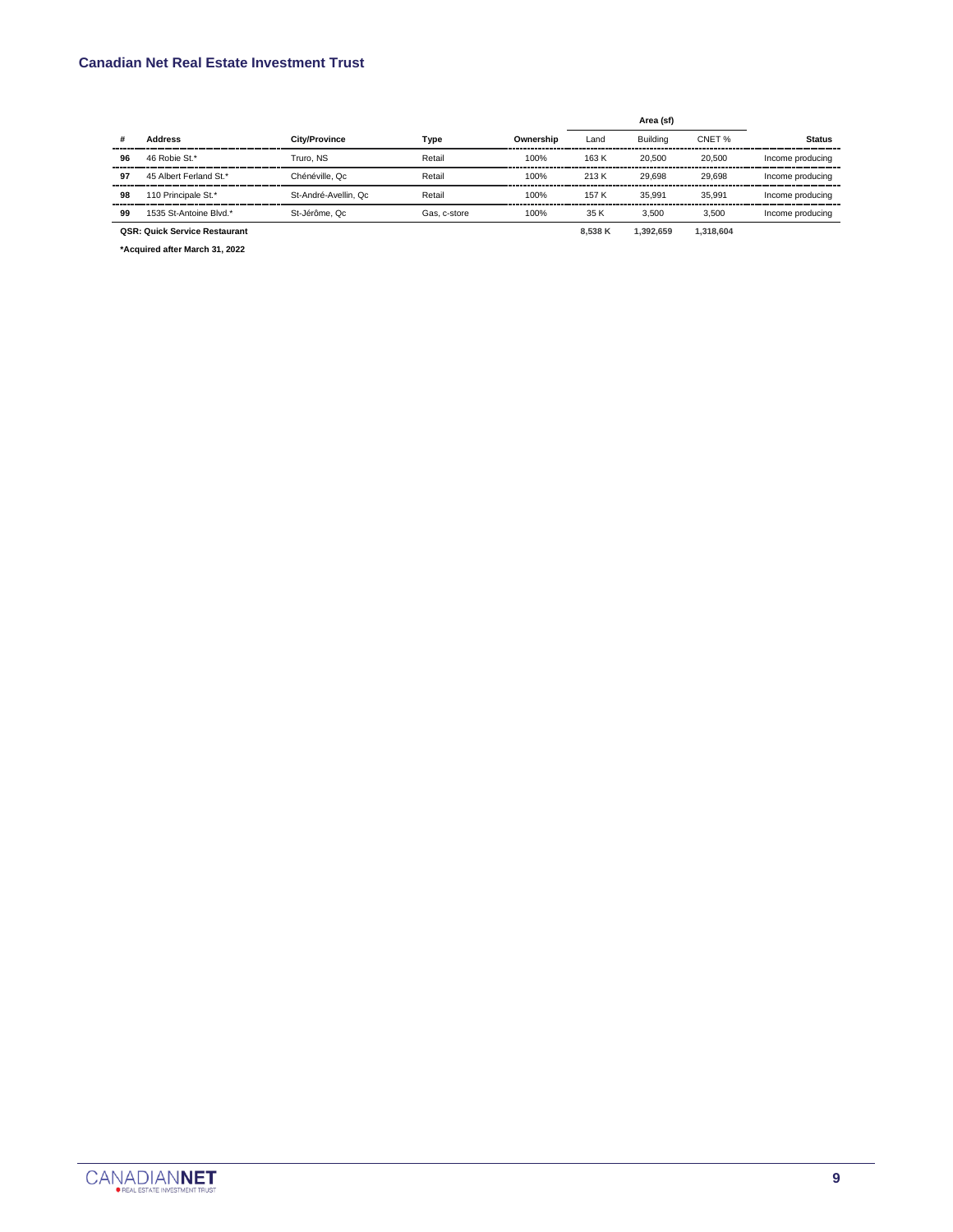#### **DESCRIPTION OF THE ISSUER'S BUSINESS**

Canadian Net is an active Trust operating in the Canadian commercial real estate market. The Trust currently trades on the TSX Venture using the ticker symbol NET.UN. The Trust owns and rents commercial real estate properties directly, through its wholly owned subsidiaries and joint ventures.

Prior to June 17, 2021, the Trust operated under the name of Fronsac Real Estate Investment Trust and ticker ''FRO.UN''. 1



The principal, registered and head office of the Trust is located at 106 Gun Avenue, Pointe Claire, QC, H9R 3X3.

On November 10, 2021, the Trust completed a consolidation of units on a basis of one (1) post-consolidation unit for every ten (10) pre-consolidation units. All per unit numbers in this MD&A are shown on a post-consilidation basis.

As at March 31, 2022 the Trust held 95 investment properties, 79 residing in the province of Quebec, 9 in the province of Ontario and 7 in the province of Nova Scotia. The properties are occupied by 4 distinct groups of tenants composed of: (1) retailers, (2) national service-station and convenience store chains, (3) quick service restaurant chains, and (4) others.

The quality of the properties in the portfolio allow Canadian Net to maintain a best in class occupancy level. As at March 31, 2022, the Trust's occupancy was at 99%.

The Trust management is entirely internalized and no service agreements or asset management agreements are in force between Canadian Net and its officers. The Trust therefore ensures that the interests of management and of its employees are aligned with those of the unitholders.

These properties are leased to tenants on a management free basis with triple net leases. Under this type of arrangement, the tenant is responsible for paying real estate taxes, insurance and any general maintenance required, in addition to the base rent already stipulated in the lease terms. These types of leases ensure stable recurring cash flows with an opportunity for growth.

<sup>1</sup> This is a non-IFRS financial measure that does not have any standardized IFRS meaning and as such may not be comparable to other issuers. Refer to section "Non-IFRS financial measures

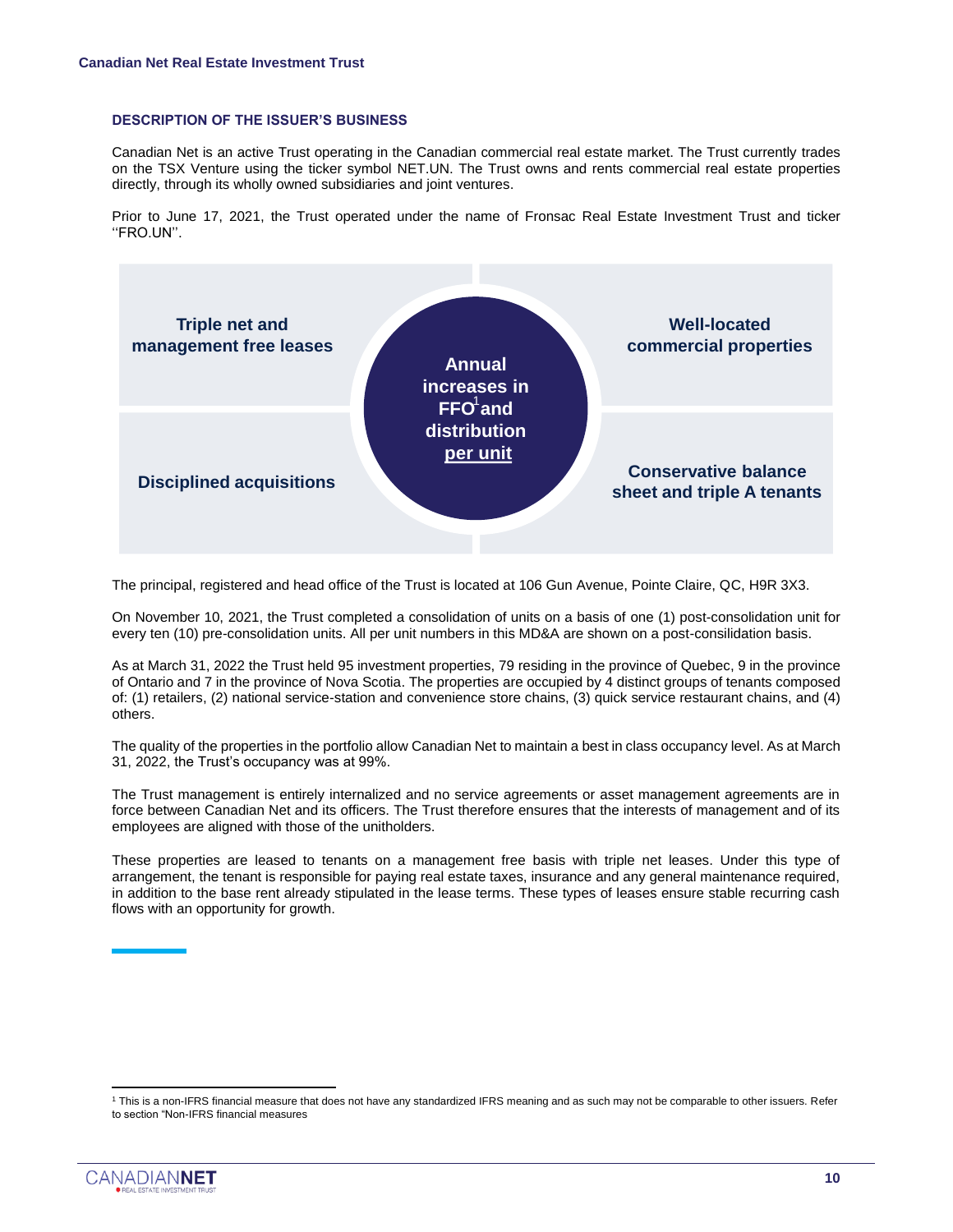#### **MAJOR EVENTS OF THE QUARTER**

**On February 1st, 2022,** the Trust announced the acquisition of a 29,904 square-foot retail property in Verchères, Qc. The property is leased to a Metro grocery store, a Brunet pharmacy, and to a National Bank of Canada branch. Total consideration paid was \$6,500,000 (excluding transaction costs) and was settled in cash.

**On February 2nd, 2022**, the Trust filed a preliminary short form base shelf prospectus with the securities regulatory authorities in each of the provinces of Canada. Once a receipt for the final short form base shelf prospectus (the "Shelf Prospectus") has been obtained from the applicable Canadian securities regulatory authorities, this will enable Canadian Net to offer for sale and issue up to \$125 million of (i) trust units of the Trust (the "Trust Units"), (ii) subscription receipts of the Trust (the "Subscription Receipts"), (iii) unsecured debt securities of the Trust (the "Debt Securities"), (iv) warrants exercisable to acquire Trust Units and/or other securities of the Trust (the "Warrants") and (v) units comprising a combination of more than one of Trust Units, Subscription Receipts, Warrants or Debt Securities (the "Units", and collectively with the Trust Units, the Subscription Receipts, the Debt Securities and the Warrants, the "Securities") from time to time during the 25-month period during which the Shelf Prospectus remains valid. The specific variable terms of any offering of Trust Units, Subscription Receipts, Debt Securities, Warrants or Units will be set forth in one or more prospectus supplements.

**On February 10th, 2022,** the Trust filed and obtained a receipt for a final short form base shelf prospectus.

**On March 21st, 2022**, Canadian Net announced the acquisition of two properties located on Mellon Boulevard in the Jonquière sector of Saguenay, Qc. The first one is occupied by a grocery store operated under the IGA banner. The second one is occupied by a National Bank of Canada branch. Total consideration paid was \$8,800,000 (excluding transaction costs) and was settled in cash.

#### **OUTLOOK 2022 & SUBSEQUENT EVENTS**

Canadian Net is constantly looking for acquisitions of commercial real estate properties that have triple net leases and are management free. These types of acquisitions limit the overhead required to run the business and in turn allow management to focus on adding value through strategic acquisitions that are accretive to the Trust's FFO and AFFO per unit<sup>1</sup>.

Canadian Net is looking for acquisitions that will sustain its growth. The Trust's capital and debt structure puts it in a selective position for other potential acquisitions.

**On April 14, 2022,** the Trust announced a new equity incentive plan (the "Equity Incentive Plan") that further aligns executive management and unitholder interests.

At the annual and special meeting of unitholders to be held on May 25th, 2022, unitholders will be asked, among other matters, to consider, and if deemed appropriate, to pass resolutions approving the Equity Incentive Plan as further described in the Management Information Circular. The Equity Incentive Plan consolidates, amends, and restates the existing unit compensation plan of the Trust, as approved on April 19, 2019, as amended on May 22, 2020, and as further amended on March 26, 2021, and the deferred trust unit plan of the Trust, as approved on March 26, 2021.

Those eligible to participate in the Equity Incentive Plan include trustees, officers, and employees (or any similar positions) of the Trust or any subsidiary of the Trust.

The Equity Incentive Plan provides for awards of compensation units, performance units, restricted units and deferred units as further described in the Management Information Circular.

The maximum number of units reserved for issuance at any time under the Equity Incentive Plan and any other securitybased compensation plan of the Trust shall be 1,024,615. Any unit issued under the Equity Incentive Plan shall reduce the number of units reserved for issuance thereunder accordingly.

<sup>1</sup> This is a non-IFRS financial measure that does not have any standardized IFRS meaning and as such may not be comparable to other issuers. Refer to section "Non-IFRS financial measures

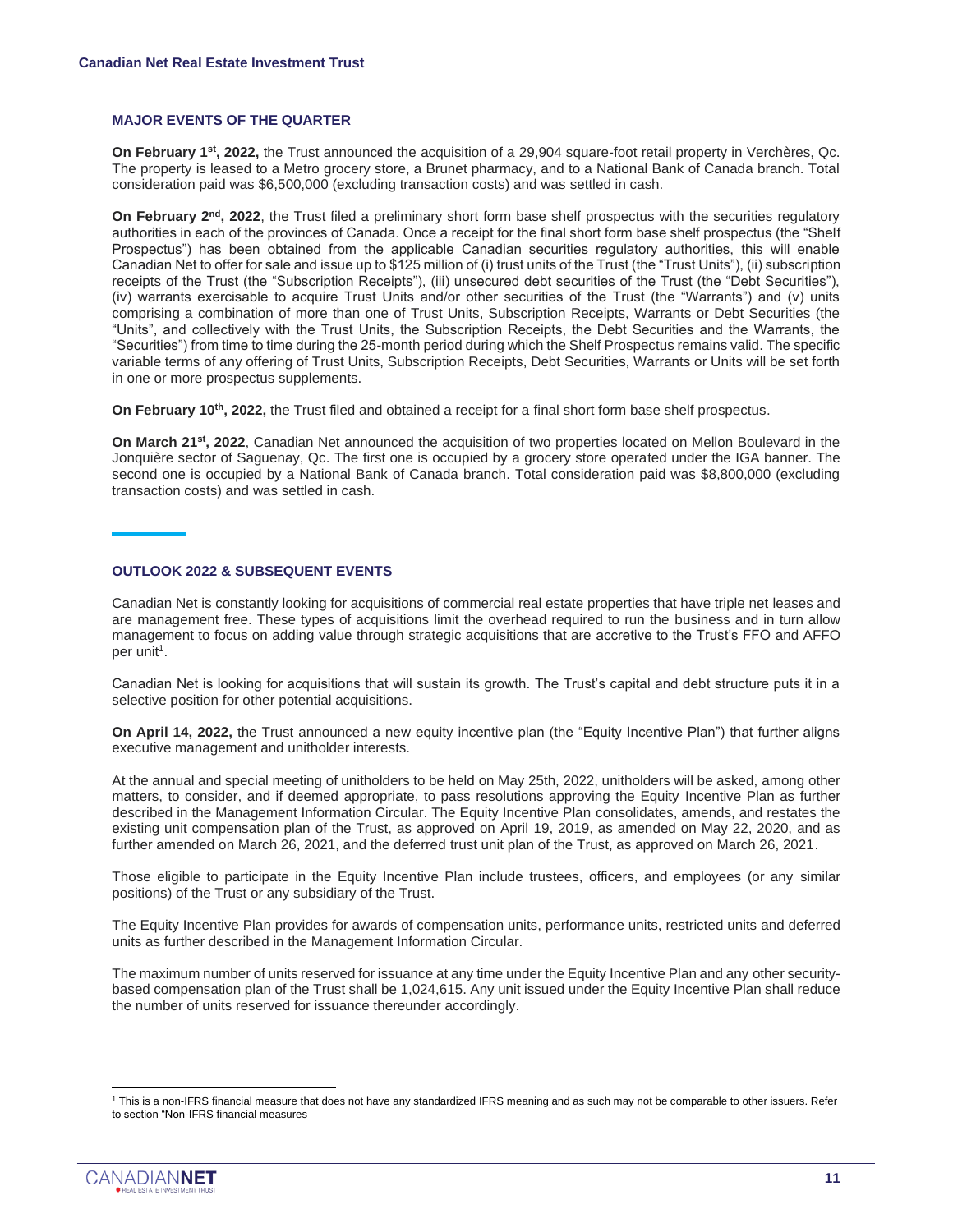The Equity Incentive Plan is an "evergreen" plan. If and to the extent a performance unit, restricted unit or deferred unit is canceled or forfeited for any reason, the associated units subject to that performance unit, restricted unit or deferred unit will again become available for grant under the Equity Incentive Plan.

The Equity Incentive Plan remains subject to the approval of the TSX Venture Exchange and disinterested unitholder approval.

For more details regarding the Equity Incentive Plan, please refer to the Management Information Circular for the year ended December 31, 2021, and available on Canadian Net's website and on SEDAR.

**On May 24, 2022**, the Trust announced the acquisition of four properties in Nova Scotia and Quebec. Total consideration paid was \$18,800,000 (excluding transaction costs) and was settled in cash. The purchase price represents a capitalization rate of approximately 6.5% for the portfolio.

The acquisitions are as follows:

- The first acquisition is a 30,500 square foot retail store operated under the Giant Tiger banner in Truro, Nova Scotia, which closed on May 19, 2022.
- The second acquisition is a 29,698 square foot grocery store operated under the Metro banner located in Chénéville, Québec, which closed on May 24, 2022.
- The third acquisition is a 35,991 square foot grocery-anchored retail strip located in St-André-Avellin, Québec, which closed on May 24, 2022.
- The fourth property is a 3,500 square foot service-station operated under the Couche-Tard banner in St-Jérôme, Québec, which closed on May 24, 2022.

**The outbreak of COVID-19** has resulted in the federal and provincial governments enacting numerous measures such as the implementation of a travel ban, self-imposed quarantine periods and social distancing. These measures have caused material disruption to businesses and has resulted in an economic slowdown. These measures have also resulted in material disruptions to global equity and capital markets.

Canadian Net's portfolio is mostly comprised of retailers who provide essential services, such as grocery stores and pharmacies, service stations and quick-service restaurants. As of today, the Trust's portfolio is comprised of 99 properties with more than 100 tenants. Throughout the COVID-19 crisis, our tenants have remained open to continue to provide these essential services to the communities in which they operate, with some exceptions. Depending on the type of tenant, some have experienced increased traffic, while others have been more susceptible to the government stay at home initiatives.

It is not possible to forecast with certainty the duration and full scope of the economic impact of COVID-19 and accordingly certain aspects of the Trust's operations could be affected, including rent collection, occupancy rates, demand for retail space, capitalization rates, and the resulting value of the Trust's properties. The full extent and duration of COVID-19 remain uncertain at this time.

The Trust believes in a long-term growth strategy through acquiring properties that will increase its funds from operations per unit<sup>3</sup>, distributions per unit<sup>1</sup> and as a result increase total unitholders value.

<sup>1</sup> This is a non-IFRS financial measure that does not have any standardized IFRS meaning and as such may not be comparable to other issuers. Refer to section "Non-IFRS financial measures

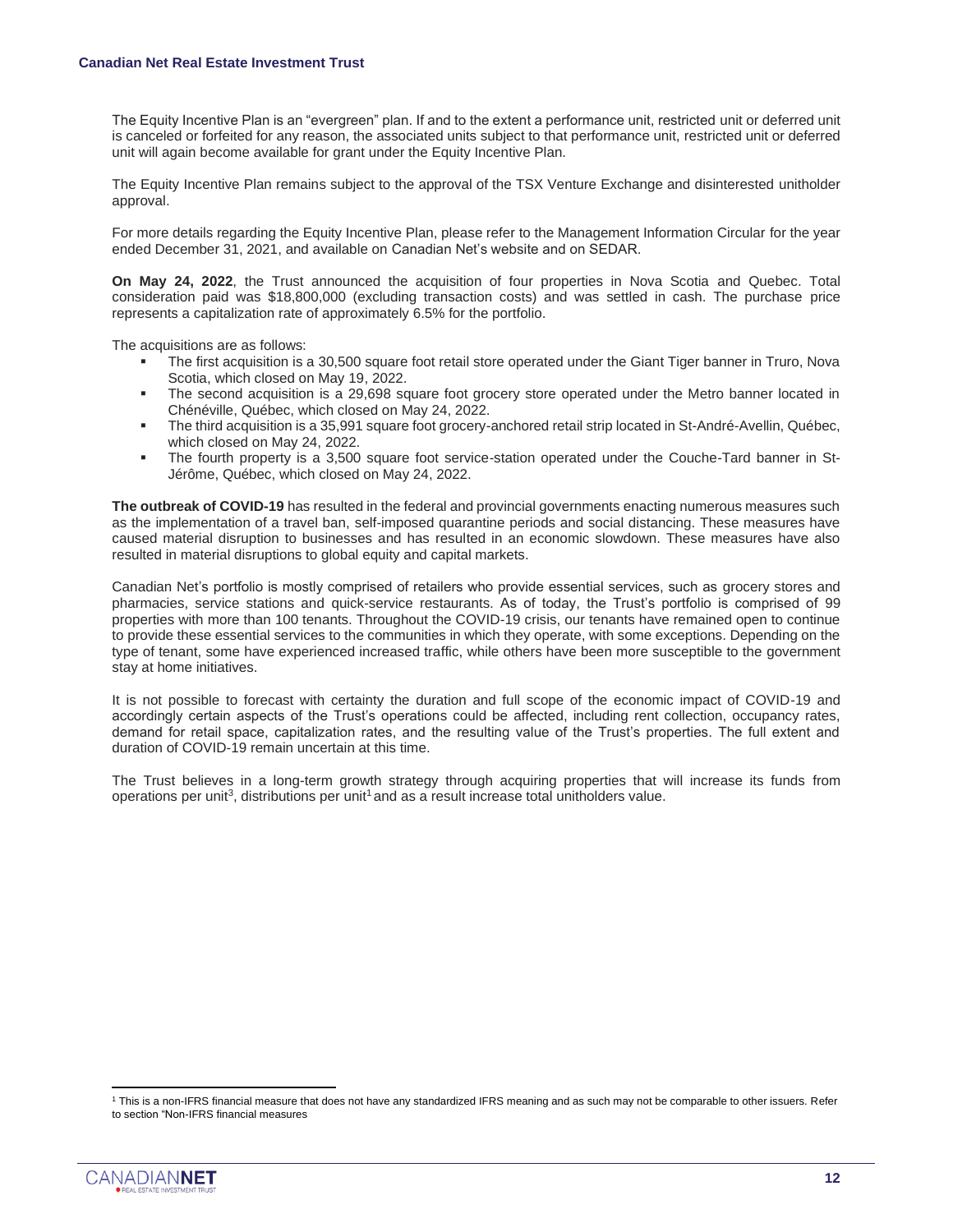

#### **ANNUAL CASH DISTRIBUTION PER UNIT**

#### **FINANCIAL HIGHLIGHTS**

|                                                                                                                                                               | 2022      | 2021      |            |           | 2020      |           |           |                |
|---------------------------------------------------------------------------------------------------------------------------------------------------------------|-----------|-----------|------------|-----------|-----------|-----------|-----------|----------------|
|                                                                                                                                                               | Q1        | Q4        | Q3         | Q2        | Q1        | Q4        | Q3        | Q <sub>2</sub> |
| Rental income                                                                                                                                                 | 5,431,695 | 4,932,753 | 4,885,412  | 4,681,568 | 4,453,791 | 3,690,482 | 3,219,366 | 3,203,394      |
| Net income (loss)                                                                                                                                             |           |           |            |           |           |           |           |                |
| to unitholders                                                                                                                                                | 1,480,986 | 7,453,246 | 11,192,478 | 6,220,770 | 223,673   | 847,652   | 2,139,737 | 2,515,312      |
| FFO <sup>(1)</sup>                                                                                                                                            | 3,070,278 | 2,971,560 | 2,790,255  | 2,596,669 | 2,433,267 | 1,977,993 | 1,874,971 | 1,830,892      |
| FFO per unit $(1)$                                                                                                                                            | 0.151     | 0.147     | 0.145      | 0.149     | 0.140     | 0.125     | 0.127     | 0.125          |
| Value of investment                                                                                                                                           |           |           |            |           |           |           |           |                |
| properties (000's)                                                                                                                                            | 267,390   | 252,948   | 225,342    | 209,636   | 187,591   | 185,991   | 140,230   | 142,107        |
| Value of adjusted investment                                                                                                                                  |           |           |            |           |           |           |           |                |
| properties $(000's)$ <sup><math>(1)</math></sup>                                                                                                              | 314,071   | 298,466   | 268,241    | 249,533   | 225,562   | 221,712   | 171,615   | 168,805        |
| Total assets (000's)                                                                                                                                          | 293,285   | 278,166   | 254,507    | 232,047   | 208,549   | 209,706   | 159,169   | 157,837        |
| Total liabilities (000's)                                                                                                                                     | 162,154   | 148,351   | 131,300    | 137,467   | 119,141   | 119,500   | 84,866    | 84,866         |
| Equity (000's)                                                                                                                                                | 131,131   | 129,814   | 123,207    | 94,580    | 89,408    | 90,206    | 74,303    | 72,971         |
| Weighted avg. units o/s                                                                                                                                       |           |           |            |           |           |           |           |                |
| Basic (000's)<br>(1) This is a non-IFRS financial measure that does not have any standardized IFRS meaning and as such may not be comparable to other issuers | 20.320    | 20.193    | 19.187     | 17,465    | 17,421    | 15,794    | 14.727    | 14,697         |

not have any standardized IFRS meaning and as such may not be comparable to other is Refer to section "Non-IFRS financial measures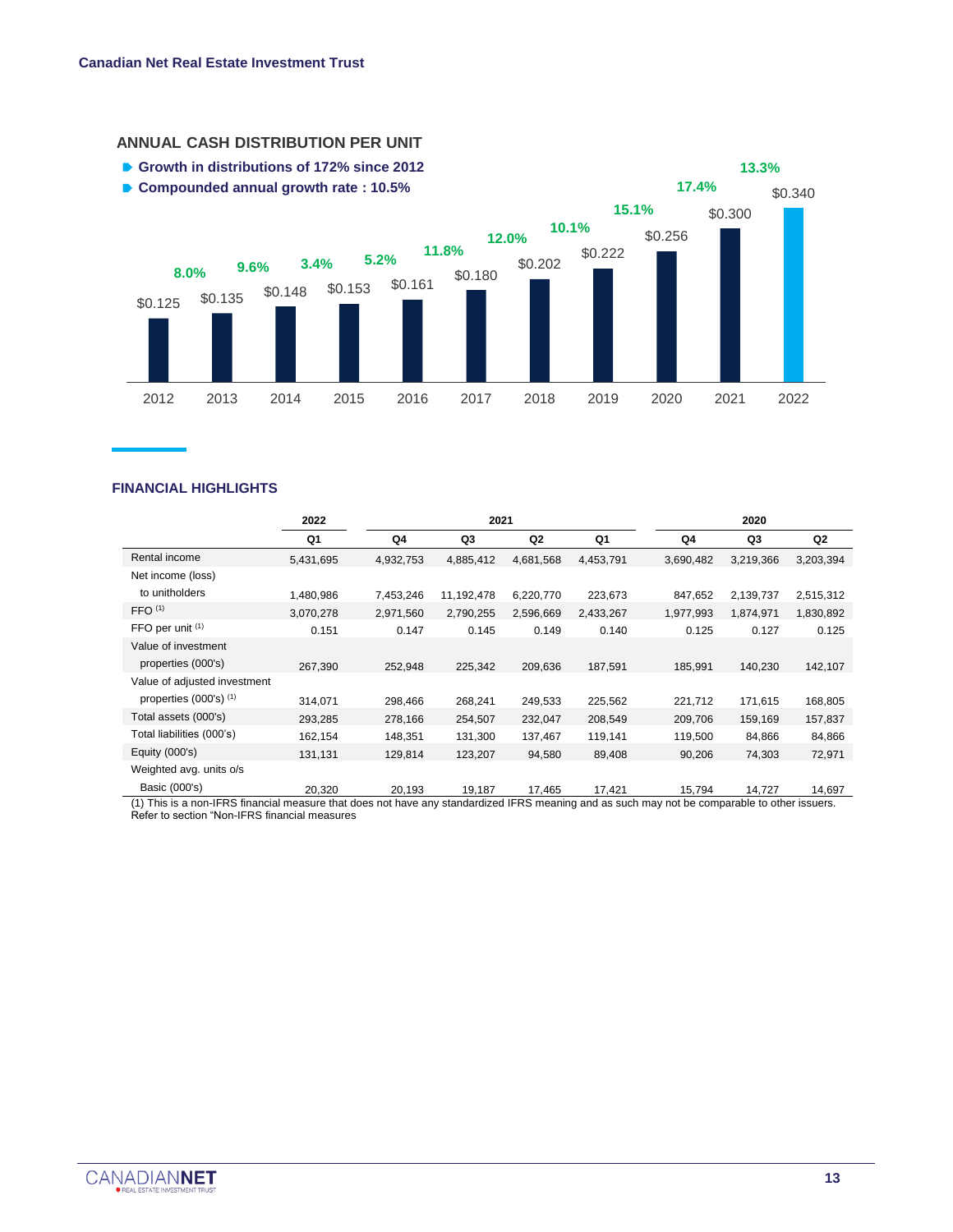#### **ADJUSTED INVESTMENT PROPERTIES**

| As at March 31                                | 2022        | 2021        |      |
|-----------------------------------------------|-------------|-------------|------|
| <b>Investment Properties</b>                  |             |             |      |
| Developed properties                          | 267,390,147 | 187,591,316 | 43%  |
|                                               | 267,390,147 | 187,591,316 | 43%  |
| Joint Venture Ownership(1)                    |             |             |      |
| Developed properties                          | 43,776,289  | 35,035,830  | 25%  |
| Properties under development                  | 2,904,960   | 2,934,681   | (1%) |
| Adjusted Investment Properties <sup>(2)</sup> | 314.071.396 | 225.561.827 | 39%  |

(1) Represents Canadian Net's proportionate share

(2) This is a non-IFRS financial measure that does not have any standardized IFRS meaning and as such may not be comparable to other issuers. Refer to section "Non-IFRS financial measures"

#### **FUNDS FROM OPERATIONS**

|                                                                | 3 months   |            |             |  |  |
|----------------------------------------------------------------|------------|------------|-------------|--|--|
| <b>Periods ended March 31</b>                                  | 2022       | 2021       | Δ           |  |  |
| Net income attributable                                        |            |            |             |  |  |
| to unitholders                                                 | 1,480,986  | 223,673    | 1,257,313   |  |  |
| $\Delta$ in value of investment properties                     | 1,491,410  | 1,450,766  | 40,644      |  |  |
| $\Delta$ in value of investment                                |            |            |             |  |  |
| properties in joint ventures                                   | (633, 855) | 1,165,947  | (1,799,802) |  |  |
| Unit-based compensation                                        | 385,248    | 299,171    | 86,077      |  |  |
| $\Delta$ fair value adjustments on derivative                  |            |            |             |  |  |
| financial instruments                                          | 339,006    | (713, 377) | 1,052,383   |  |  |
| Accretion of lease payments                                    | 7,483      | 7,087      | 396         |  |  |
| FFO <sup>(1)</sup>                                             | 3,070,278  | 2,433,267  | 26%         |  |  |
| $FFO$ per unit <sup><math>(1)</math></sup>                     | 0.151      | 0.140      | 8%          |  |  |
| <b>Distributions</b>                                           | 1,724,930  | 1,307,150  | 417,780     |  |  |
| Distributions per unit                                         | 0.085      | 0.075      | 13%         |  |  |
| FFO per unit <sup><math>(1)</math></sup> - after distributions | 0.066      | 0.065      | 2%          |  |  |
| Distributions per unit as a % of                               |            |            |             |  |  |
| $FFO$ per unit <sup><math>(1)</math></sup>                     | 56%        | 54%        | 2%          |  |  |
| Weighted avg. units o/s                                        |            |            |             |  |  |
| Basic                                                          | 20,320,019 | 17,420,614 | 2,899,405   |  |  |

(1) This is a non-IFRS financial measure that does not have any standardized IFRS meaning and as such may not be comparable to other issuers. Refer to section "Non-IFRS financial measures"

#### **ADJUSTED FUNDS FROM OPERATIONS**

|                                                                 | 3 months   |              |           |
|-----------------------------------------------------------------|------------|--------------|-----------|
| <b>Periods ended March 31</b>                                   | 2022       | 2021         | Δ         |
| FFO <sup>(1)</sup>                                              | 3,070,278  | 2,433,267    | 637,011   |
| Amortization of finance charges                                 |            |              |           |
| included in interest expense                                    |            |              |           |
| Straight-line rent adjustment <sup>(2)</sup>                    | (117, 820) | (148, 290)   | 30,470    |
| Maintenance/cap-ex on                                           |            |              |           |
| existing properties                                             | (28, 712)  | (48, 433)    | 19,721    |
| Leasing costs on existing properties                            |            |              |           |
| Debt extinguishment penalties                                   |            |              |           |
| AFFO <sup>(1)</sup>                                             | 2,923,746  | 2,236,544    | 31%       |
| $AFFO$ per unit <sup>(1)</sup>                                  | 0.144      | 0.128        | 12%       |
| Distributions per unit                                          | 0.085      | 0.075        | 13%       |
| AFFO per unit <sup><math>(1)</math></sup> - after distributions | 0.059      | 0.053        | 11%       |
| Distributions per unit <sup>(1)</sup> as a % of                 |            |              |           |
| AFFO per unit <sup>(1)</sup>                                    | 59%        | 58%          | 1%        |
| Weighted avg. units o/s                                         |            |              |           |
|                                                                 | 0.000000   | $1 - 100011$ | 0.000.10F |

Basic 20,320,019 17,420,614 2,899,405 (1) This is a non-IFRS financial measure that does not have any standardized IFRS

meaning and as such may not be comparable to other issuers. Refer to section "Non-IFRS financial measures"

(2) Adjusted for proportionate share of equity accounted investments

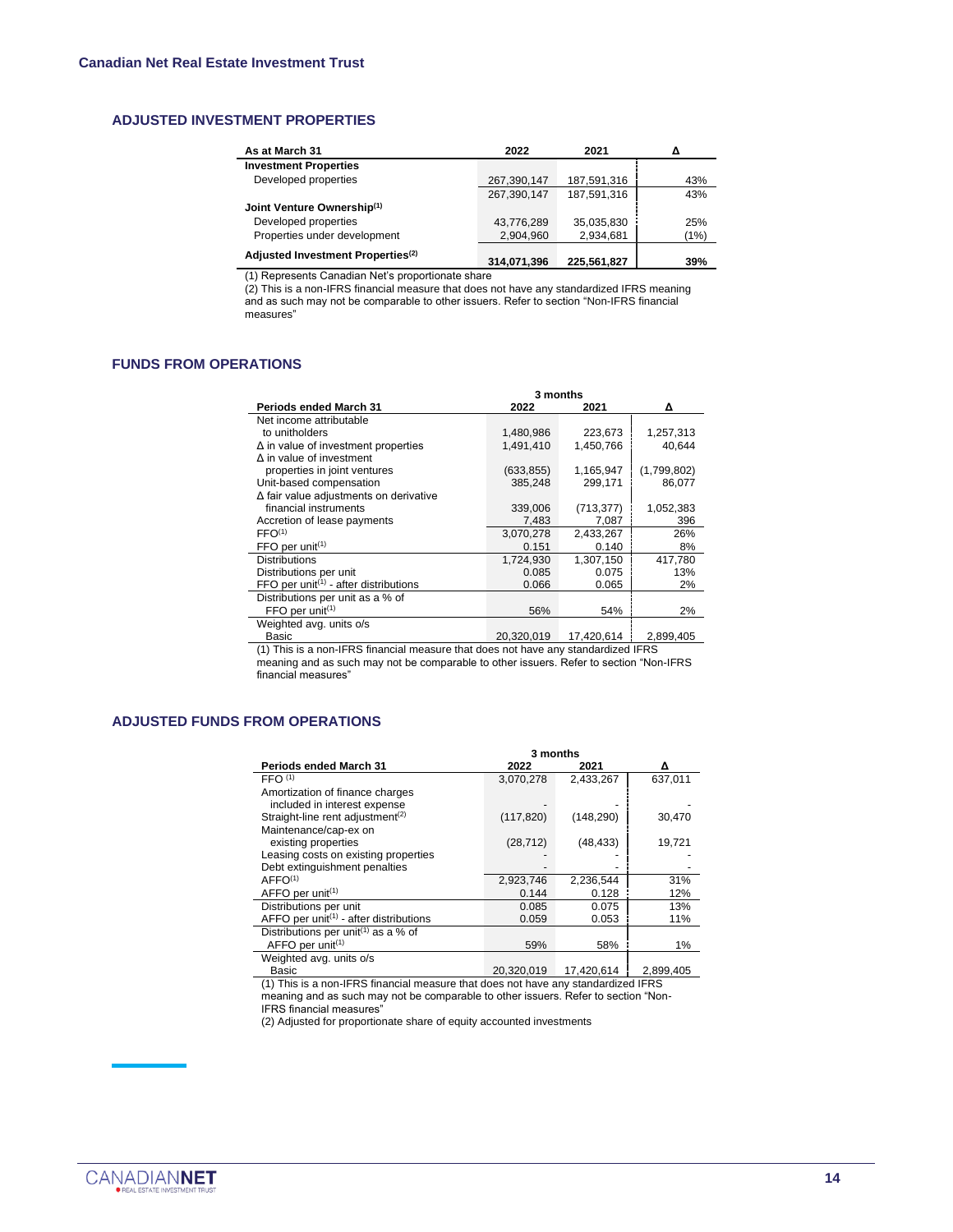#### **CASH FLOW AND LIQUIDITY**

|                                    | 3 months       |               |                |
|------------------------------------|----------------|---------------|----------------|
| <b>Periods ended March 31</b>      | 2022           | 2021          | Δ              |
| Cash flow from:                    |                |               |                |
| Operating activities               | 3,094,512      | 1,563,002     | 1,531,510      |
| Investing activities               | (14, 842, 929) | (4, 433, 559) | (10, 409, 370) |
| Financing activities               | 12,251,829     | (1,064,429)   | 13,316,258     |
| Increase (decrease) in cash & cash |                |               |                |
| equivalents                        | 503,412        | (3,934,986)   | 4,438,398      |
| Cash & cash equivalents            |                |               |                |
| - Beginning of period              | 606,739        | 4,459,706     | (3,852,967)    |
| Cash & cash equivalents            |                |               |                |
| - End of period                    | 1,110,151      | 524,720       | 585.431        |

The Trust's rental income revenues are used to pay down various working capital obligations. These funds are the primary source to fund mortgage/loan and other debt payments, with the residual used to fund distributions to unit holders.

For the 3-month period ended March 31, 2022, Canadian Net has increased its cash from operating activities. These were mostly impacted by the growth in rental revenues, which was partially offset by the increase in financial expenses related to mortgages on new acquisitions.

Cash spent on investing activities can mainly be attributed to the acquisitions of properties and participations in joint ventures that took place over the course of the period. For more details regarding these acquisitions over the 3-month period ended March 31, 2022, please refer to Note 3 "Investment Properties" and Note 4 "Joint Arrangements" in the Financial Statements.

For the 3-month period ended March 31, 2022, Canadian Net increased its cash derived from financing activities. These amounts are the result of the money raised through new mortgages used to fund our acquisitions.

The Trust expects to be able to meet all of its obligations as they become due in the short-term and the long-term. Canadian Net expects to have sufficient liquidity as a result of cash on hand, cash flow from operating activities, operating facilities, the ability to refinance properties when required as well as the ability to raise equity and debt in the capital markets when deemed necessary.

#### **Financial position & COVID-19**

Canadian Net benefits from a solid financial position. The Trust has sufficient liquidity, including cash on hand and undrawn credit facilities, to meet its current obligations, working capital requirements and distributions. As of March 31, 2022, Canadian Net had approximately \$12,750,000 of cash and availability on its credit facilities.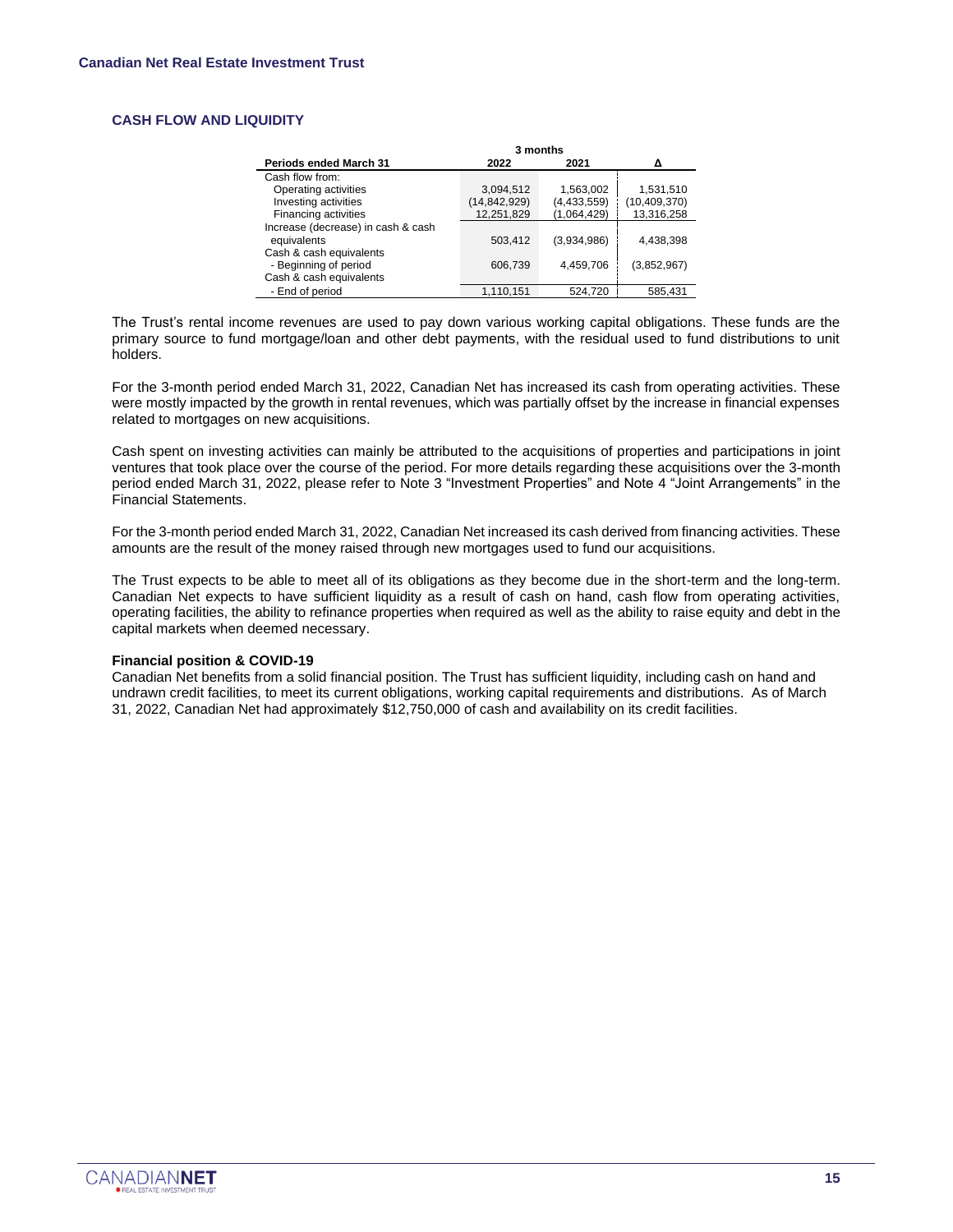#### **DISTRIBUTABLE INCOME AND DISTRIBUTIONS**

|                                              | 3 months    |             |             |  |  |
|----------------------------------------------|-------------|-------------|-------------|--|--|
| <b>Periods ended March 31</b>                | 2022        | 2021        | Δ           |  |  |
| Cash flow provided                           |             |             |             |  |  |
| from operating activities                    | 3,094,512   | 1,563,002   | 1,531,510   |  |  |
| Net change in non-cash asset                 |             |             |             |  |  |
| and liability items                          | (621, 851)  | 393,902     | (1,015,753) |  |  |
| Income taxes                                 |             |             |             |  |  |
| Accretion of lease payments                  | 7,483       | 7,087       | 396         |  |  |
| Straight line rent adjustment                | 117,820     | 148,290     | (30, 470)   |  |  |
| $\Delta$ in accrued interest                 | (4,300)     | 9,242       | (13, 542)   |  |  |
| $\Delta$ in value of investment              |             |             |             |  |  |
| properties in joint ventures                 | (633, 855)  | 1,165,947   | (1,799,802) |  |  |
| Share of net income (loss) from              |             |             |             |  |  |
| investments in joint ventures <sup>(2)</sup> | 1,026,770   | (859, 730)  | 1,886,500   |  |  |
| Accretion of the non-derivative liability    |             |             |             |  |  |
| component of convertible debentures          | 83,699      | 5,527       | 78,172      |  |  |
| FFO <sup>(1)</sup>                           | 3,070,278   | 2,433,267   | 26%         |  |  |
| Accretion of lease payments                  | (7, 483)    | (7,087)     | (396)       |  |  |
| Straight line rent adjustment <sup>(3)</sup> | (117, 820)  | (148, 290)  | 30,470      |  |  |
| Distributions from joint ventures            | 1,198,000   | 185,500     | 1,012,500   |  |  |
| Periodic mortgage principal repayments       | (1,022,897) | (792, 510)  | (230, 387)  |  |  |
| Repayment of long-term debt                  |             |             |             |  |  |
| Distributable income <sup>(1)</sup>          | 3,120,078   | 1,670,880   | 87%         |  |  |
| Distributions to unitholders                 | (1,724,930) | (1,307,150) | 32%         |  |  |
| Cash surplus after distributions             | 1,395,148   | 363,730     | 284%        |  |  |

(1) This is a non-IFRS financial measure that does not have any standardized IFRS meaning and as such may not be comparable to other issuers. Refer to section "Non-IFRS financial measures"

(2) Excludes straight line rent in equity accounted investments

(3) Including the proportionate share of equity accounted investments

#### **RESULTS OF OPERATIONS**

.

|                                            | 3 months      |               |           |  |  |  |
|--------------------------------------------|---------------|---------------|-----------|--|--|--|
| <b>Periods ended March 31</b>              | 2022          | 2021          | Δ         |  |  |  |
| Rental Income                              | 5,431,695     | 4,453,791     | 977,904   |  |  |  |
| Operating costs                            | (1, 223, 936) | (1, 174, 377) | (49,559)  |  |  |  |
| Net Operating Income <sup>(1)</sup>        | 4.207.759     | 3,279,414     | 928,345   |  |  |  |
| Share of net income (loss) from            |               |               |           |  |  |  |
| investments in joint ventures              | (1,491,410)   | (1,450,766)   | (40, 644) |  |  |  |
| Increase/(decrease) in fair values         | 1,668,936     | 298.748       | 1,370,188 |  |  |  |
| of investment properties                   | 237,279       | 205,432       | 31,847    |  |  |  |
| Financial expenses                         | 385,248       | 299,171       | 86,077    |  |  |  |
| Administrative expenses                    |               |               |           |  |  |  |
| Unit-based compensation                    | 1,480,986     | 223,673       | 1,257,313 |  |  |  |
| Net income                                 | 3,070,278     | 2,433,267     | 26%       |  |  |  |
| and comprehensive income                   | 0.151         | 0.140         | 8%        |  |  |  |
| FFO <sup>(1)</sup>                         |               |               |           |  |  |  |
| $FFO$ per unit <sup><math>(1)</math></sup> | 20,320,019    | 17,420,614    | 2,899,405 |  |  |  |
| Weighted avg. units o/s                    | 5,431,695     | 4,453,791     | 977,904   |  |  |  |
| Basic                                      | (1,223,936)   | (1, 174, 377) | (49, 559) |  |  |  |

(1) This is a non-IFRS financial measure that does not have any standardized IFRS meaning and as such may not be comparable to other issuers. Refer to section "Non-IFRS financial measures"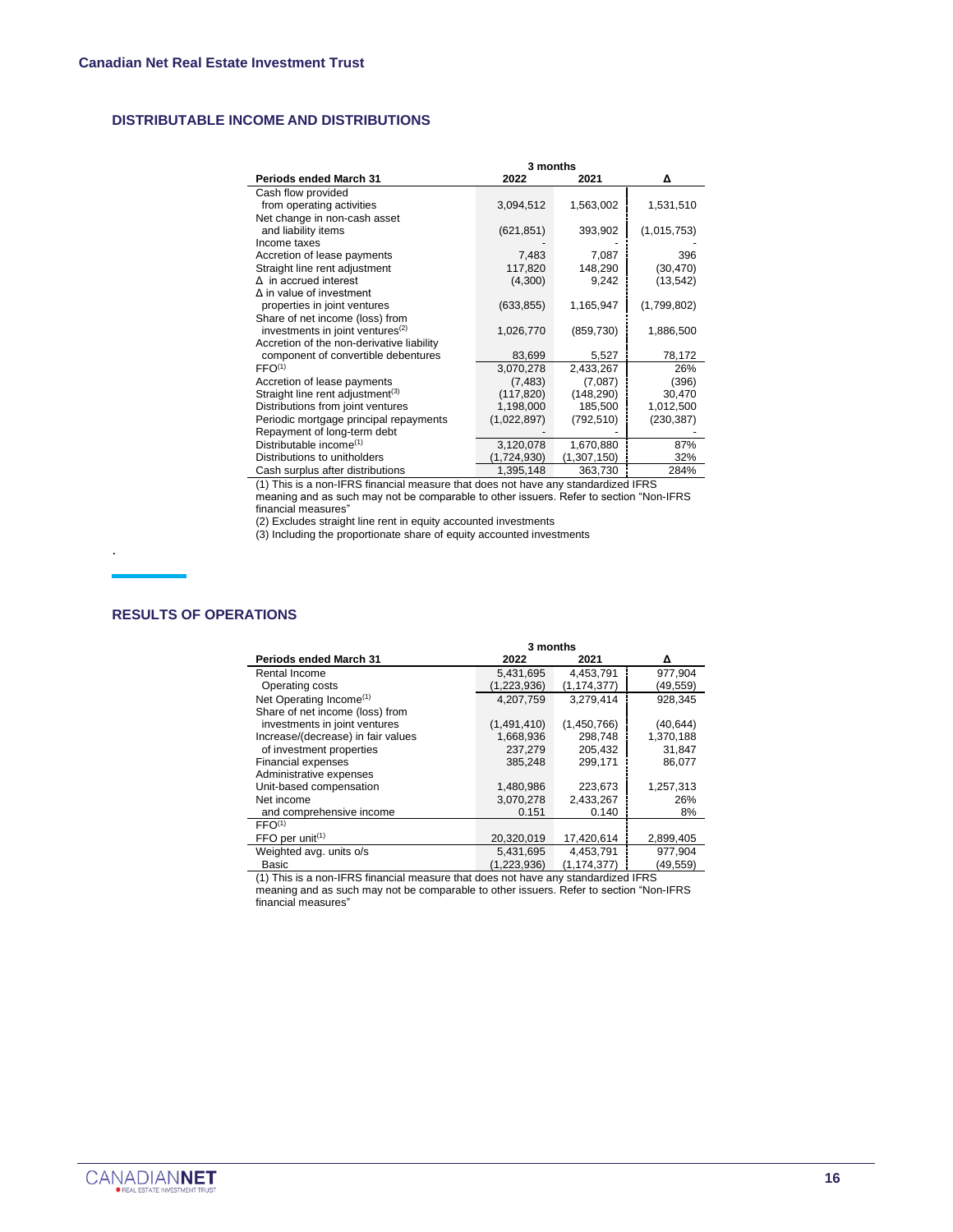#### **EARNINGS BEFORE INTEREST, TAXES, DEPRECIATION AND AMORTIZATION**

|                                  | 3 months   |           |             |  |  |  |
|----------------------------------|------------|-----------|-------------|--|--|--|
| <b>Periods ended March 31</b>    | 2022       | 2021      | Δ           |  |  |  |
| Net income attributable          |            |           |             |  |  |  |
| to unitholders                   | 1,480,986  | 223,673   | 1,257,313   |  |  |  |
| Net interest expense             | 1,324,642  | 1,009,411 | 315,231     |  |  |  |
| Accretion of lease payments      | (7, 483)   | (7,087)   | (396)       |  |  |  |
| Other financial charges          |            | 2,714     | (2,714)     |  |  |  |
| EBITDA <sup>(1)</sup>            | 2,798,145  | 1,228,711 | 1,569,434   |  |  |  |
| $\Delta$ in value of investment  |            |           |             |  |  |  |
| properties                       | 1,491,410  | 1,450,766 | 40,644      |  |  |  |
| $\Delta$ in value of investment  |            |           |             |  |  |  |
| properties in joint ventures     | (633, 855) | 1,165,947 | (1,799,802) |  |  |  |
| $\Delta$ in value of convertible |            |           |             |  |  |  |
| debentures                       | 318,660    | (599,253) | 917,913     |  |  |  |
| $\Delta$ in value of warrants    | 20,346     | (114,124) | 134,470     |  |  |  |
| Adjusted EBITDA <sup>(1)</sup>   | 3,994,706  | 3.132.047 | 28%         |  |  |  |
| Interest expense                 | 1,388,987  | 1,077,749 | 311,238     |  |  |  |
| Principal repayments             | 1,022,897  | 792,510   | 230,387     |  |  |  |
| Debt service requirements        | 2,411,884  | 1,870,259 | 29%         |  |  |  |
| Interest coverage ratio based on |            |           |             |  |  |  |
| adjusted EBITDA <sup>(1)</sup>   | 2.9x       | 2.9x      |             |  |  |  |
| Debt service coverage based on   |            |           |             |  |  |  |
| adjusted EBITDA <sup>(1)</sup>   | 1.7x       | 1.7x      |             |  |  |  |

(1) This is a non-IFRS financial measure that does not have any standardized IFRS meaning and as such may not be comparable to other issuers. Refer to section "Non-IFRS financial measures"

#### **RESULTS OF OPERATIONS FOR THE QUARTER ENDED MARCH 31, 2022**

For the quarter ended March 31, 2022, the Trust had rental income of \$5,431,695 (\$4,453,791 in Q1 2021). This increase in rental income is due to the addition of new properties and the increases in rent of certain existing properties. These rents are composed primarily of fixed monthly rents as well as variable rents based on gross sales for certain tenants.

The change in fair value of investment properties is based on the change in capitalization rates applied to each property's adjusted net operating income as well as post-acquisition adjustments (see *Significant Accounting Policies and Estimates* section for more details). As at March 31, 2022, the Trust has estimated that a 0.25% decrease in the capitalization rate applied to the overall portfolio would increase the fair value of the investment properties by approximately \$11,241,081 (\$7,499,790 in Q1 2021) while an increase in the capitalization rate would decrease the fair value of the investment properties by aproximately \$11,218,865 (\$6,940,275 in Q1 2021). The weighted average capitalization rate used in the calculation of the fair value of investment property is 6.02% (6.53% in Q1 2021) while the range of capitalization rates used is 4.75% to 6.75% (5.50% to 7.25% in Q1 2021). The capitalization rates used in the calculation of the change in fair value of investment properties are provided by a third-party firm specializing in the appraisal of commercial properties. The adjusted rental income is adjusted to take into consideration provision for vacancies, administrative fees, structural reserves and discounts on variable income.

The Trust's main operating expenses were financial in nature and were almost entirely made up of interest on mortgages, bank loans, and convertible debentures, which amounted to \$1,668,936 in Q1 2022 compared to \$298,748 for the same period last year. For the quarter ended March 31, 2022, the change in fair value of convertible debentures and warrants increased financial expenses by \$339,006 compared to a decrease of \$713,377 in 2021. Excluding this change in fair value, financial expenses for the quarter ended March 31, 2022 were \$1,329,930 compared to \$1,012,125 in 2021. This increase in financial expenses is because of an increase in interest expense, which is due to the increase in the number of mortgages.

For the quarter ended March 31, 2022, the Trust recorded FFO<sup>1</sup> of \$3,070,278 in comparison to \$2,433,267 in Q1 2021. FFO per unit<sup>1</sup> increased by 8% from \$0.140 to \$0.151 for the same period last year. The growth in FFO<sup>1</sup> is mainly derived from rental revenues of newly acquired properties net of the increase in financial expenses related to new mortgages on the properties.

<sup>1</sup> This is a non-IFRS financial measure that does not have any standardized IFRS meaning and as such may not be comparable to other issuers. Refer to section "Non-IFRS financial measures

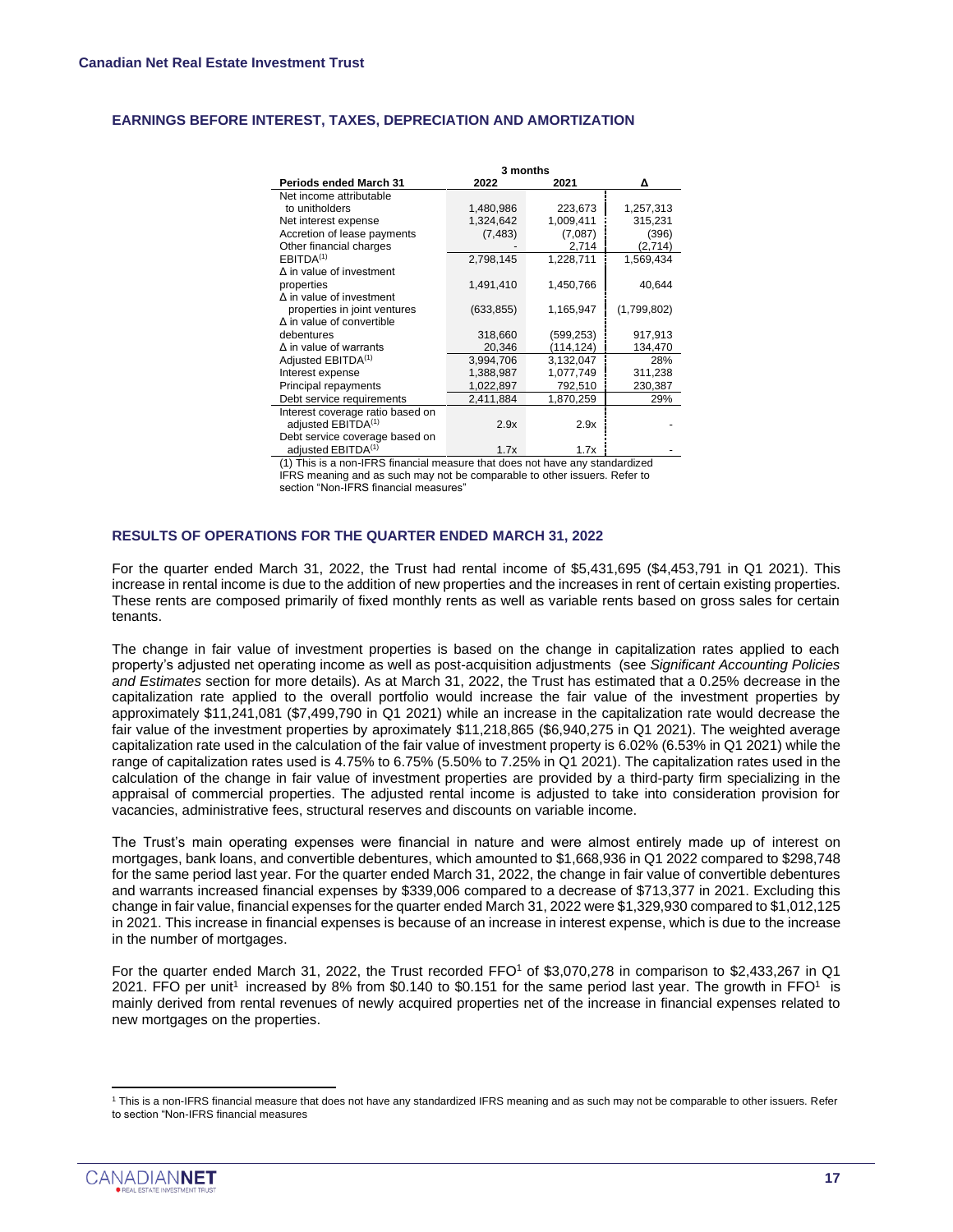#### **CAPITAL STRUCTURE**

The real estate business requires capital in order to continue to fund acquisitions, which is a key part to growth and success. The Trust is authorized to issue an unlimited number of trust units. During the 3-month period ended March 31, 2022, the Trust issued units as follows:

**On February 28<sup>th</sup>, 2022**, the Trust announced the issuance of 48,100 units of the Trust at a price of \$7.71 per unit, which equates to \$370,851 as partial compensation for the services rendered by certain members of management and the board of trustees during the fiscal year ended on December 31st, 2021. Of those 48,100 units, 29,750 units have been issued as Deferred Trust Units.

#### **TRUST UNITS**

| Units issued (redeemed):                                                | # of units |                           |
|-------------------------------------------------------------------------|------------|---------------------------|
| Units as at January 1, 2021                                             | 17,399,257 |                           |
| February 15, 2021 (units for services)                                  | 43,200     |                           |
| April 1, 2021 (warrants)                                                | 2,551      |                           |
| April 30, 2021 (warrants)                                               | 10,204     |                           |
| May 17, 2021 (warrants)                                                 | 22,500     |                           |
| June 1, 2021 (warrants)                                                 | 5,102      |                           |
| August 3, 2021 (public offering)                                        | 2,702,500  |                           |
| March 23, 2021 (warrants)                                               | 89, 288    |                           |
| Units as at December 31, 2022                                           | 20,274,602 |                           |
| January 21, 2022 (warrants)                                             | 26,663     |                           |
| January 25, 2022 (warrants)                                             | 5,102      |                           |
| February 14, 2022 (warrants)                                            | 10,204     |                           |
| February 15, 2022 (warrants)                                            | 6,850      |                           |
| February 28, 2022 (units for services)                                  | 18,350     |                           |
| March 2, 2022 (warrants)                                                | 10,204     |                           |
| March 25, 2022 (warrants)                                               | 25,510     |                           |
| March 28, 2022 (warrants)                                               | 35,714     |                           |
| March 30, 2022 (warrants)                                               | 51,020     |                           |
| March 31, 2022 (warrants)                                               | 22,959     |                           |
| Units as at March 31, 2022                                              | 20,487,178 |                           |
| Potential dilutive impact of financial instruments as at March 31, 2022 |            | <b>Exercise price</b>     |
| Warrants oustanding                                                     | 153,170    | \$6.10 per unit           |
| Options oustanding                                                      | 10,000     | \$3.80 per unit           |
| <b>Deferred Trust Units</b>                                             | 29,750     | N/A                       |
| Conversion of convertible debentures (in units)                         | 1,167,596  | \$7.30 to \$8.13 per unit |

#### **Warrants**

The Trust had 347,396 warrants outstanding at the beginning of the period. During the 3-month period ended March 31, 2022, 194,226 warrants were exercised. The total number of warrants outstanding as of March 31, 2022 is of 153,170.

The warrants' expiry date was May 16<sup>th</sup>, 2022 and as of May 25<sup>th</sup>, 2022 there are no more warrants outstanding.

#### **Convertible debentures**

The nominal value of convertible debentures outstanding as of March 31, 2022 is of \$9,136,000 and their conversion price range from \$7.30 to \$8.13 per unit. There was no conversion over the 3-month period ended March 31, 2022.

#### **Options**

Over the 3-month period ended March 31, 2022, no options were exercised. The total number of options outstanding as of March 31, 2022 is 10,000 with an exercise price of \$3.80.

The total number of units outstanding as at March 31, 2022 was 20,487,178. Since March 31, 2022, the Trust issued a total of 105,555 units, bringing the total number of units outstanding as at May 25, 2022 to 20,592,733.

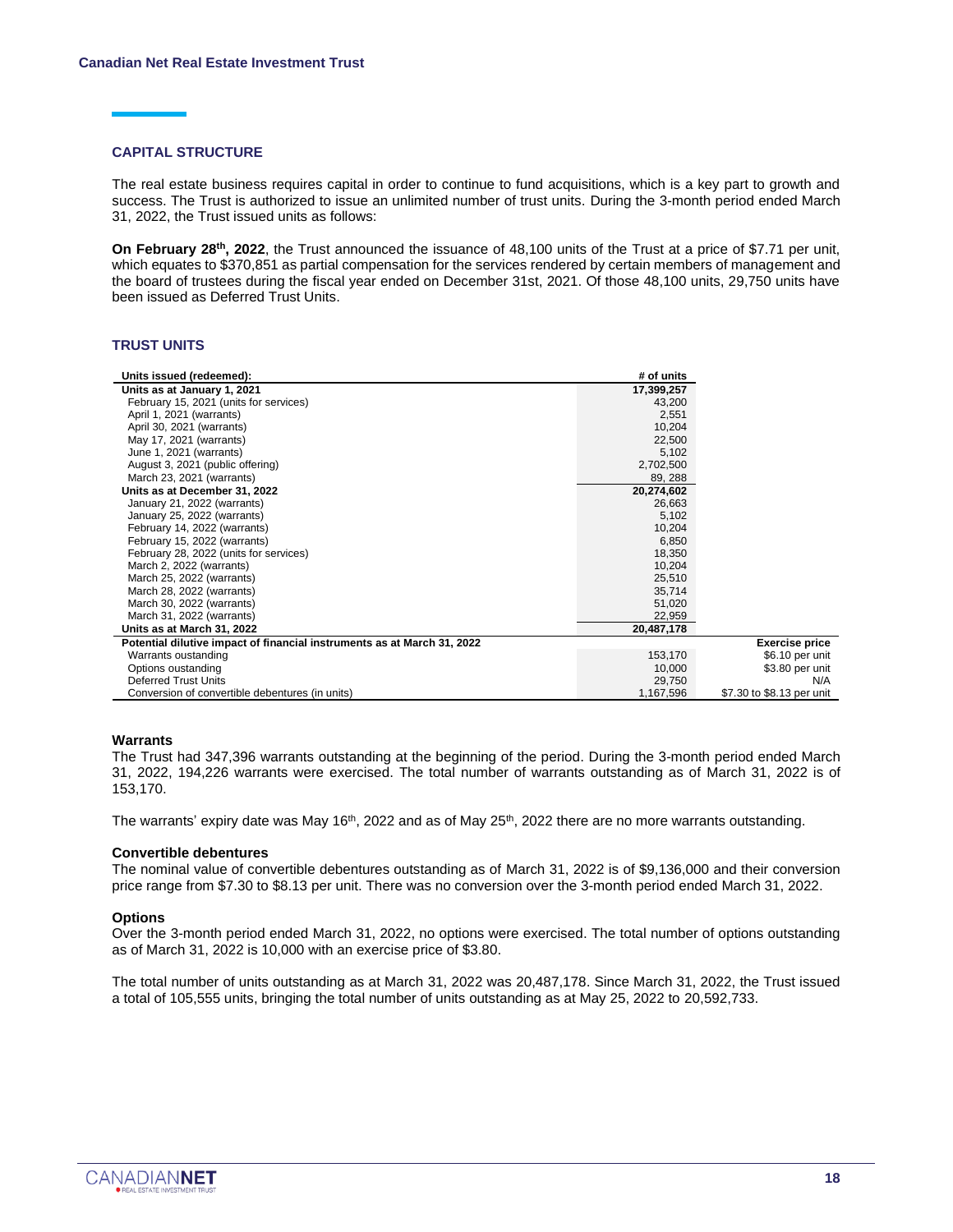#### **MORTGAGE BALANCES DUE AT MATURITY (in \$M)**



Debts are composed of mortgages, loans, convertible debentures and secured credit facilities. As at March 31, 2022, there are 36 mortgages (excluding Canadian Net's interest in mortgages held through joint ventures) with Canadian financial institutions with a total carrying value of \$143,017,962 (\$133,330,859 at December 31, 2021). These mortgages require the Trust to make principal payments of \$46,942,480 over the next 5 year and \$96,075,482 thereafter. The mortgages outstanding currently have an average term to maturity of 5.8 years (6.0 years at December 31, 2021). Convertible debentures in circulation as at March 31, 2022 have a carrying value of \$8,332,811 (\$8,416,510 at December 31, 2021). The Trust currently has 3 secured lines of credit with authorized limits of \$10,570,000, \$6,000,000 and \$1,200,000. These lines of credit have a balance of \$6,115,000 as at March 31, 2022 (\$2,885,000 at December 31, 2021).

Management believes that Canadian Net's blend of debt and equity in its capital base provides stability and reduces risk, while generating an acceptable return on investment. This compliments the long-term business strategy of the Trust, which is to grow its presence in the commercial real estate market in Canada.

#### **SIGNIFICANT ACCOUNTING POLICIES AND ESTIMATES**

The preparation of the Trust's consolidated financial statements requires management to make judgments, estimates and assumptions that affect the reported amounts of certain assets and liabilities at the reporting date and the reported amounts of revenues and expenses during the reporting period. The significant estimates and judgments include assessing the nature of an acquisition and whether it represents a business combination or an acquisition of assets and liabilities, whether a joint arrangement structured through a separate vehicle is a joint operation or a joint venture, the assessment of the fair values of investment properties and the assessment of the unit-based compensation and derivative financial instruments where the fair value cannot be derived from active markets.

One significant judgment and key estimate that affects the reported amounts of assets at the date of the consolidated financial statements and the reported amounts of profit or loss during the period, relates to property valuations. Investment properties, which are carried on the consolidated statements of financial position at fair value, are valued by the Trust. The valuation of investment properties is one of the principal estimates and uncertainties of these financial statements. The valuations are based on a number of assumptions, such as appropriate discount rates and capitalization rates and estimates of future rental income, operating expenses and capital expenditures. These investment properties are sensitive to fluctuations in capitalization and discount rates. Investment properties are appraised primarily based on adjusted cash flows obtained from existing tenants, since market participants focus more on expected income. The fair value of investment properties indicated in the consolidated financial statements has been calculated internally using the direct capitalization method based on rental income. This fair value has been calculated by using a capitalization rate, provided by qualified independent professional appraisers, and applied on adjusted rental income. Rental income is adjusted to take into consideration provision for vacancies, administrative

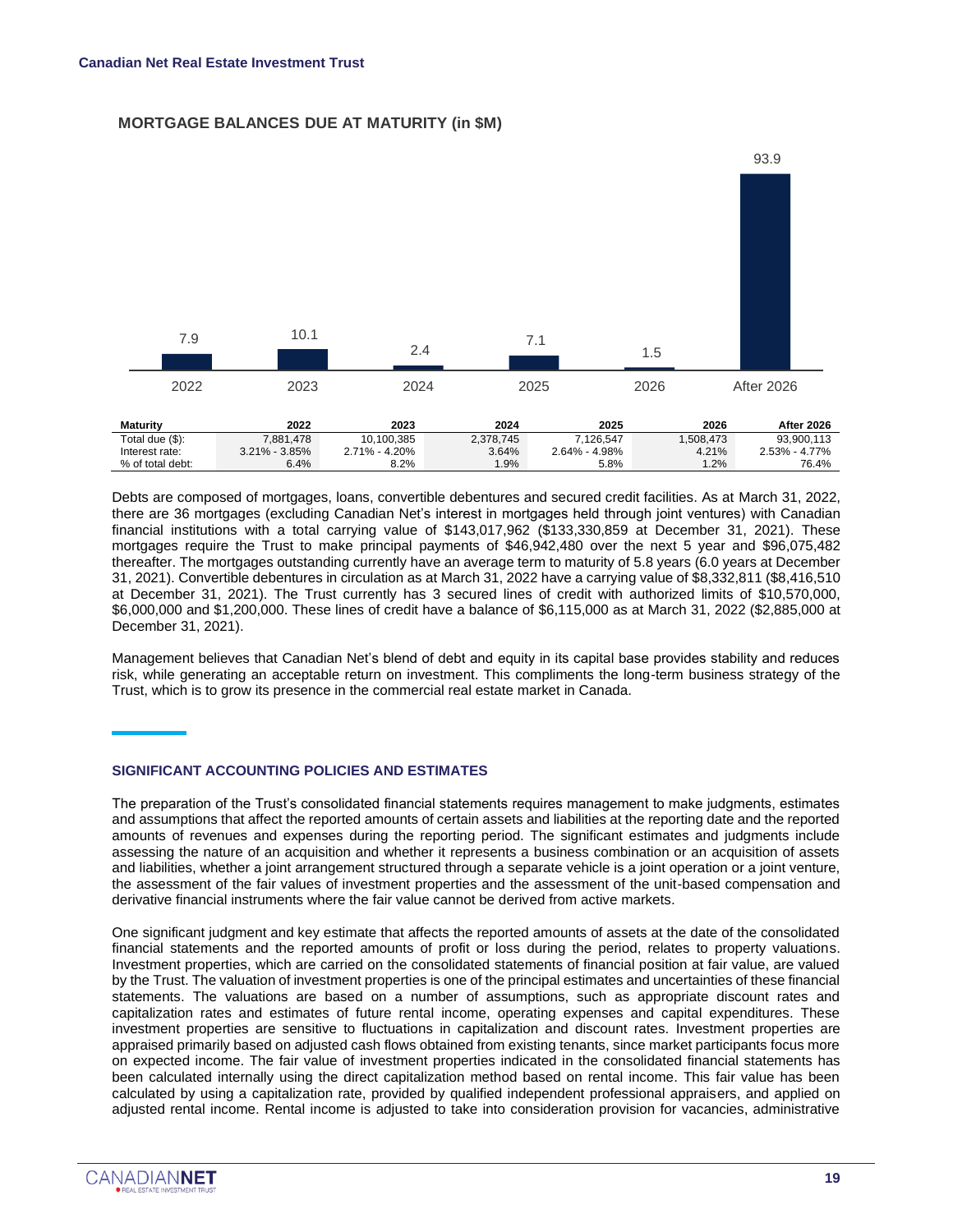fees, structural reserves and discounts on variable income. Inputs used in determining the fair value of investment properties have been considered in order to reflect the Trust's best estimates of the impacts related to COVID-19 based on information available to the Trust as of March 31, 2022.

#### **RISKS AND UNCERTAINTIES**

All property investments are subject to a degree of risk and uncertainty. Property investments are affected by various factors including general economic conditions and local market circumstances. Local business conditions such as oversupply of space or a reduction in demand for space particularly affect property investments. As at March 31, 2022 the Trust held interests in 95 properties in Quebec, Ontario and Nova Scotia, across 4 market segments. The Trust is exposed to credit risk, interest rate risk and liquidity risk. In order to limit the effects of changes in interest rates on its expenses and cash flows, the Trust constantly follows the evolution of the market interest rate risk and consequently determines the composition of its debts.

#### **Credit Risk**

Credit risk comes primarily from the potential inability of customers to discharge their rental obligations. Canadian Net strives to obtain rent payments on a monthly basis in order to limit this risk while maintaining a limited receivable balance (\$719,150 as at March 31, 2022 compared to \$1,018,030 as at December 31, 2021). The composition of this balance mostly includes major Canadian companies with small credit risk.

The Trust has a portfolio of loans receivable from joint venture partners. These loans are secured by interests in said joint ventures. As at March 31, 2022, loans receivable amount to \$5,180,631 (\$4,573,998 as at December 31, 2021).

#### **Interest Rate Risk**

Interest rate risk affects the Trust through its loans receivable, mortgages, long-term debt, and convertible debentures. These instruments bear fixed interest rates and as such expose the Trust to fair value risk. Lines of credit with a floating interest rate expose the Trust to a cash flow risk. If market conditions warrant, the Trust may attempt to renegotiate its existing debt to take advantage of lower interest rates. The Trust has an ongoing requirement to access debt makers and there is a risk that lenders will not refinance such maturing debt on terms and conditions acceptable to the Trust or on any terms at all. Each change of 1% of the interest rates would have an impact of \$363,226 on the financial expenses for the period.

#### **Liquidity Risk**

Liquidity risk is the risk of being unable to honour financial commitments by the deadlines set out under the terms of such commitments. Senior management manages the Trust's cash resources with respect to financial forecasts and anticipated cash flows.

The Trust has cash availability which allows it to control its current liquidity risks, mainly composed of accounts payable, current portion of mortgages and long-term debt.

#### **Lease Roll-over Risk**

Lease roll-over risk arises from the possibility that Canadian Net may experience difficulty renewing leases as they expire or in re-leasing space vacated by tenants. Canadian Net's principal management of occupancy risk is the skewing of tenancies towards national tenants, the signing of longer term leases and significant pre-leasing of development space.

#### **Development and Acquisition Risk**

The Trust's external growth prospects will depend in large part on identifying suitable acquisition opportunities and conducting necessary due diligence. If the Trust is unable to manage its growth and integrate its acquisitions and developments effectively, its business operating results and financial condition could be adversely affected. Developments and acquisitions may not meet operational or financial expectations due to unexpected costs or market conditions, which could impact the Trust's performance.

#### **Environmental Risk**

Canadian Net is subject to various laws relating to the environment which deal primarily with the costs of removal and remediation of hazardous substances such petroleum products. Environmental risk is relevant to Canadian Net's ability to sell or finance affected assets and could potentially result in liabilities for the costs of removal and remediation of hazardous substances or claims against Canadian Net. Management is not aware of any material non-compliance with environmental laws or regulations with regard to Canadian Net's portfolio, or of any material pending or threatened